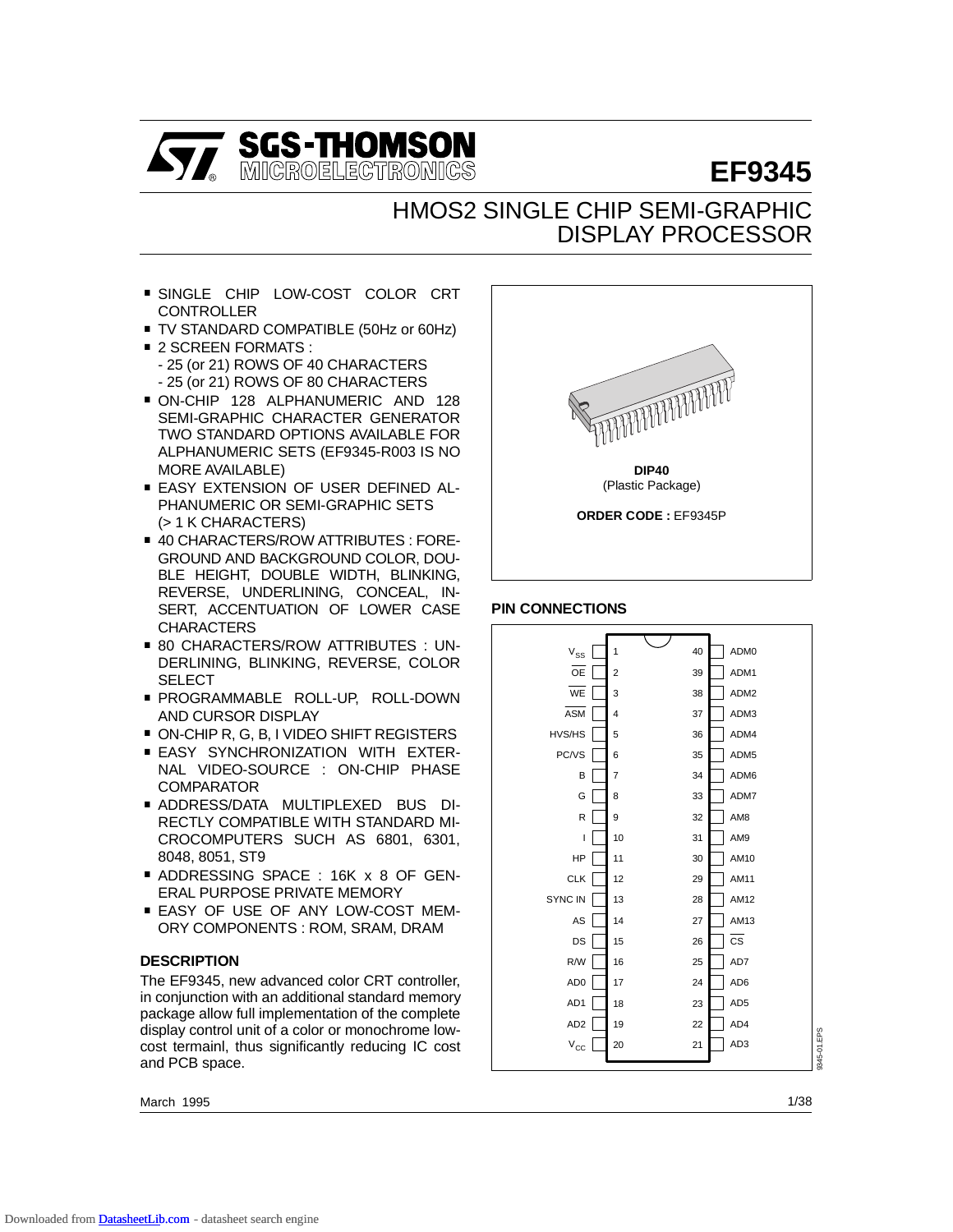| Name                     | Pin<br>Type | Pin $N^{\circ}$    | <b>Function</b>                               | <b>Description</b>                                                                                                                                                                                                                                                                                                                                                                                                                                                                                     |  |
|--------------------------|-------------|--------------------|-----------------------------------------------|--------------------------------------------------------------------------------------------------------------------------------------------------------------------------------------------------------------------------------------------------------------------------------------------------------------------------------------------------------------------------------------------------------------------------------------------------------------------------------------------------------|--|
| MICROPROCESSOR INTERFACE |             |                    |                                               |                                                                                                                                                                                                                                                                                                                                                                                                                                                                                                        |  |
| AD(0:7)                  | I/O         | 17-29<br>$21 - 25$ | Multiplexed<br>Address/Data<br><b>Bus</b>     | These 8 bidirectional pins provide communication with the<br>microprocessor system bus.                                                                                                                                                                                                                                                                                                                                                                                                                |  |
| AS                       | L           | 14                 | Address<br>Strobe                             | The falling edge of this control signal latches the address on the<br>AD(0:7) lines, the state of the Data Strobe (DS) and Chip Select (CS)<br>into the chip.                                                                                                                                                                                                                                                                                                                                          |  |
| DS                       | T           | 15                 | Data Strobe                                   | When this input is strobed high by AS, the output buffers are selected<br>while DS is low for a read cycle $(R/W = 1)$ .<br>In write cycle, data present on AD(0.7) lines are strobed by R/W low<br>(see timing diagram 2).<br>When this input is strobed low by AS, R/W gives the direction of data<br>transfer on AD(0.7) bus. DS high strobes the data to be written during<br>a write cycle $(R/W = 0)$ or enables the output buffers during a read<br>cycle $(R/W = 1)$ . (see timing diagram 1). |  |
| R/W                      | L           | 16                 | Read/Write                                    | This input determines whether the Internal registers get written or<br>read. A write is active low ("O").                                                                                                                                                                                                                                                                                                                                                                                              |  |
| <b>CS</b>                | ı           | 26                 | <b>Chip Select</b>                            | The EF9345 is selected when this input is strobed low by AS.                                                                                                                                                                                                                                                                                                                                                                                                                                           |  |
| <b>MEMORY INTERFACE</b>  |             |                    |                                               |                                                                                                                                                                                                                                                                                                                                                                                                                                                                                                        |  |
| ADM(0:7)                 | I/O         | 40-43              | Multiplexed<br>Address/Data<br><b>Bus</b>     | Lower 8 bits of memory address appear on the bus when ASM is<br>high. It then becomes the data bus when ASM is low.                                                                                                                                                                                                                                                                                                                                                                                    |  |
| AM(8:13)                 | O           | 32-27              | Memory<br><b>Address Bus</b>                  | These 6 pins provide the high order bits of the memory address.                                                                                                                                                                                                                                                                                                                                                                                                                                        |  |
| OE                       | O           | 2                  | Output Enable                                 | When low, this output selects the memory data output buffers.                                                                                                                                                                                                                                                                                                                                                                                                                                          |  |
| <b>WE</b>                | O           | 3                  | Write Enable                                  | This output determines whether the memory gets read or written. A<br>write is active low ("0").                                                                                                                                                                                                                                                                                                                                                                                                        |  |
| <b>ASM</b>               | O           | 4                  | Memory<br>Address<br>Strobe                   | This signal cycles continuously. Address can be latched on its falling<br>edge.                                                                                                                                                                                                                                                                                                                                                                                                                        |  |
| OTHER PINS               |             |                    |                                               |                                                                                                                                                                                                                                                                                                                                                                                                                                                                                                        |  |
| <b>CLK</b>               | L           | 12                 | Clock Input                                   | External TTL clock Input (nominal value : 12MHz, duty cycle : 50%).                                                                                                                                                                                                                                                                                                                                                                                                                                    |  |
| Vss                      | S           | $\mathbf{1}$       | Power Supply                                  | Ground.                                                                                                                                                                                                                                                                                                                                                                                                                                                                                                |  |
| Vcc                      | S           | 20                 | Power Supply                                  | $+5V$                                                                                                                                                                                                                                                                                                                                                                                                                                                                                                  |  |
| <b>VIDEO INTERFACE</b>   |             |                    |                                               |                                                                                                                                                                                                                                                                                                                                                                                                                                                                                                        |  |
| R<br>G<br>В              | O<br>O<br>O | 7<br>8<br>9        | Red<br>Green<br>Blue                          | These outputs deliver the video signal. They are low during the<br>vertical and horizontal blanking intervals.                                                                                                                                                                                                                                                                                                                                                                                         |  |
| L                        | O           | 10                 | Insert                                        | This active high output allows to insert R : G: B : in an external video<br>signal for captioning purposes, for example. It can also be used as a<br>general purpose attribute or color.                                                                                                                                                                                                                                                                                                               |  |
| HVS/HS                   | O           | 5                  | Sync. Out                                     | This output delivers either the composite synchro (bit $TGS_4 = 1$ ) or the<br>horizontal synchro signal (bit $TGS_4 = 0$ )                                                                                                                                                                                                                                                                                                                                                                            |  |
| PC/VS                    | O           | 6                  | Phase<br>Comparator /<br><b>Vertical Sync</b> | When $TGS_4 = 1$ , this signal is the phase comparator output.<br>When $TGS_4 = 0$ , this output delivers the vertical synchro signal.                                                                                                                                                                                                                                                                                                                                                                 |  |
| SYNC IN                  | L           | 13                 | Synchro In                                    | This input allows vertical and/or horizontal synchronizing the EF9345<br>3345-01.TBL<br>on an external signal. It must be grounded if not used.                                                                                                                                                                                                                                                                                                                                                        |  |
| ΗP                       | O           | 11                 | Video Clock                                   | This output delivers a 4MHz clock phased with the R, G, B, I signals.                                                                                                                                                                                                                                                                                                                                                                                                                                  |  |

# **PIN DESCRIPTION** (All the input/output pins are TTL compatible)

2/38

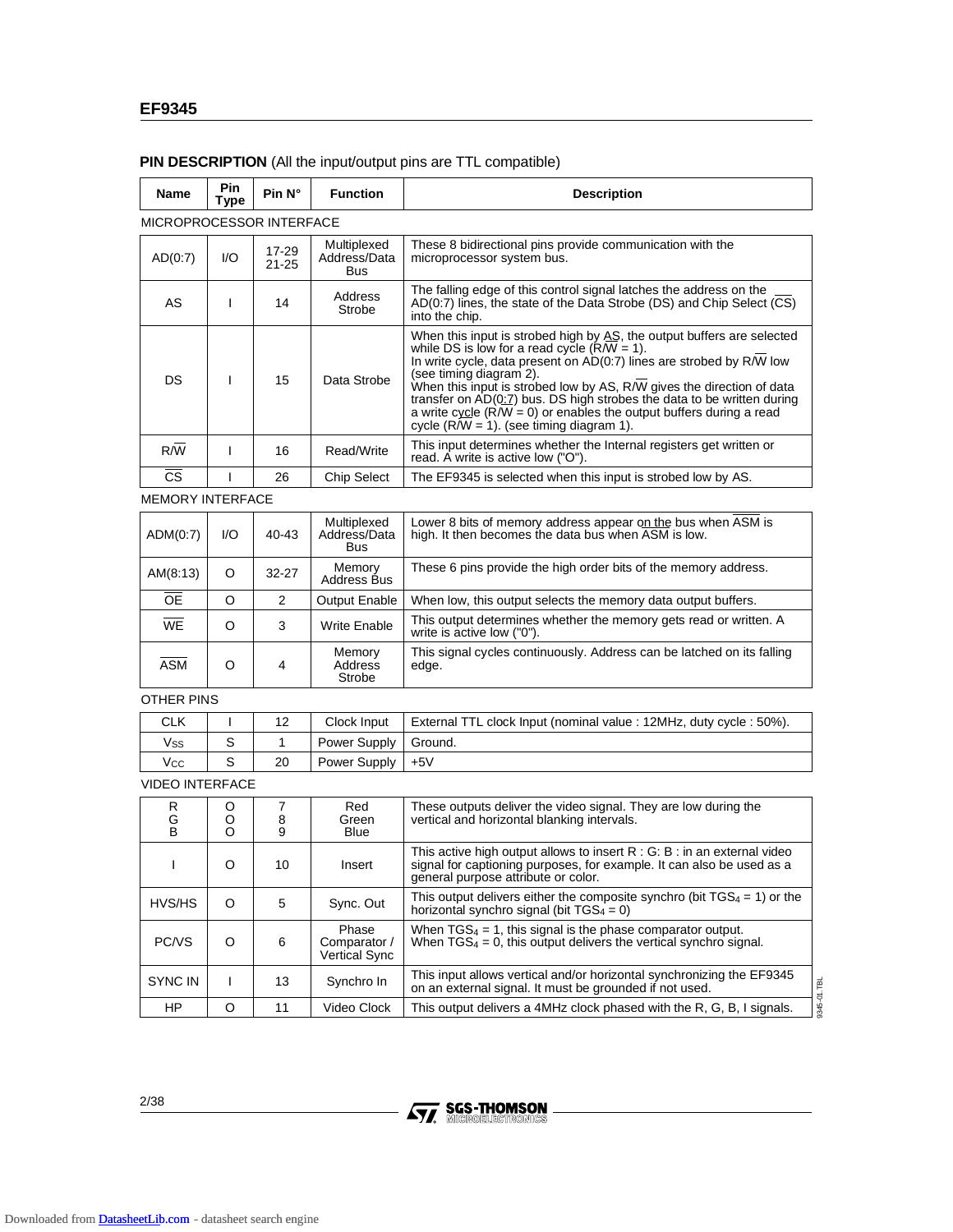



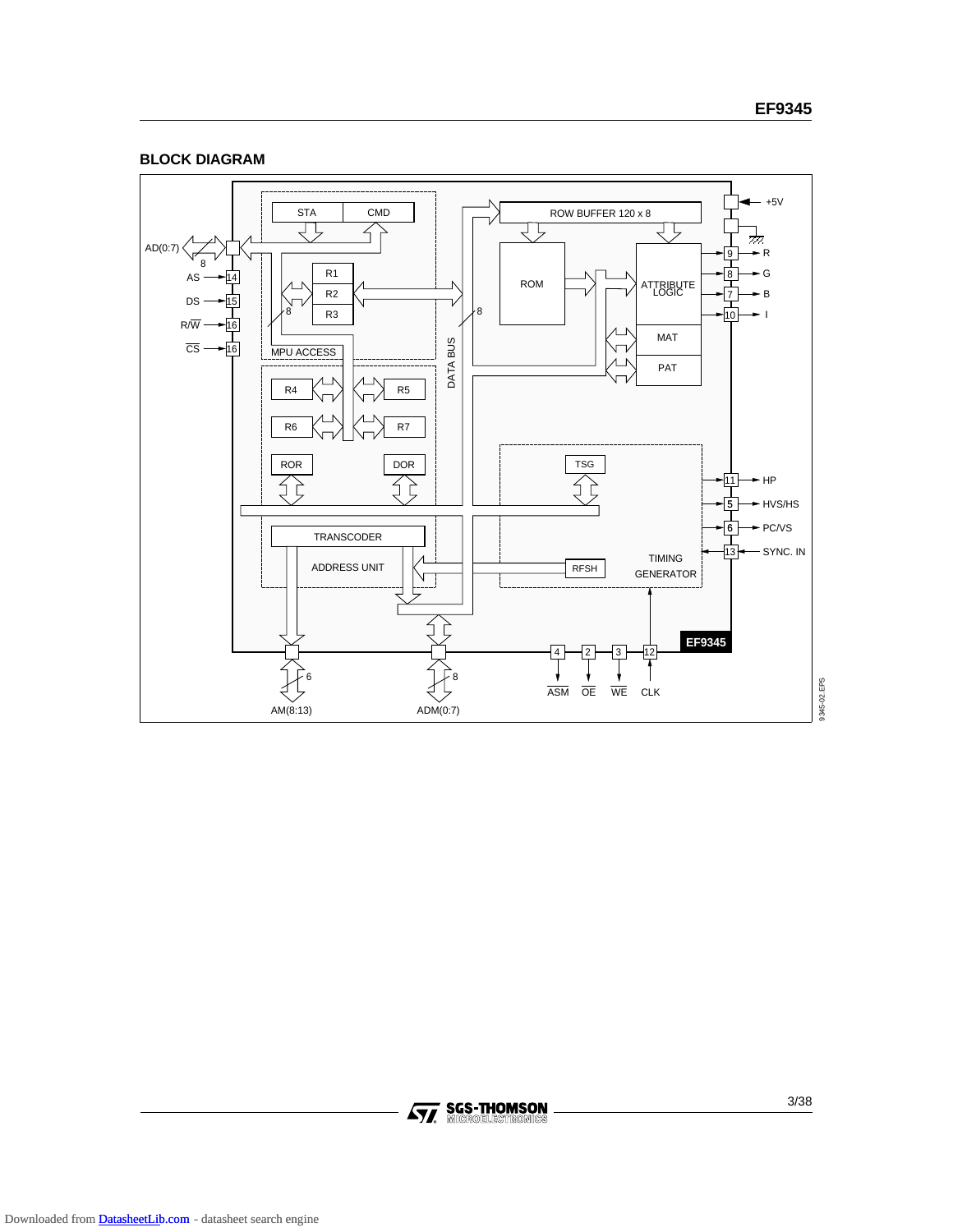### **ABSOLUTE MAXIMUM RATINGS**

| Symbol                | <b>Parameter</b>             | Value       | Unit        |
|-----------------------|------------------------------|-------------|-------------|
| $V_{CC}$ *            | Supply Voltage               | $-0.3, 7.0$ |             |
| $V_{in}^*$            | Input Voltage                | $-0.3, 7.0$ |             |
| <b>T</b> <sub>A</sub> | <b>Operating Temperature</b> | $0. +70$    | $\sim$<br>◡ |
| $T_{\text{stg}}$      | Storage Temperature          | $-55, +150$ | 폩<br>$\sim$ |
| $P_{Dm}$              | Maximum Power Dissipation    | 0.75        | 8345-<br>W  |

\* With respect to Vss.<br>Stresses above those hereby listed may cause permanent damage to the device. The ratings are stress ones only and functional operation of<br>the device at these or any conditions beyond those indicated to the device.

### **ELECTRICAL CHARACTERISTICS**

 $V_{CC} = 5.0V \pm 5\%$ ,  $V_{SS} = 0V$ ,  $T_A = 0$  to +70°C, unless otherwise specified.

| Symbol                | <b>Parameter</b>                                                                                    | Min.       | Typ. | Max.                                           | Unit |
|-----------------------|-----------------------------------------------------------------------------------------------------|------------|------|------------------------------------------------|------|
| $V_{\rm CC}$          | Supply Voltage                                                                                      | 4.75       | 5    | 5.25                                           | V    |
| V <sub>IL</sub>       | Input Low Voltage                                                                                   | $-0.3$     |      | 0.8                                            | V    |
| V <sub>IH</sub>       | Input High Voltage:<br><b>CLK</b><br>Other Inputs                                                   | 2.2<br>2   |      | <b>V<sub>cc</sub></b><br><b>V<sub>cc</sub></b> | V    |
| <b>I<sub>IN</sub></b> | Input Leakage Current                                                                               |            |      | 10                                             | μA   |
| <b>V<sub>OH</sub></b> | Output High Voltage (I <sub>load</sub> = -500μA)                                                    | 2.4        |      |                                                | V    |
| VOL                   | Output Low Voltage: $I_{load} = 4mA$ ; AD(0:7), ADM(0:7), AM(8:13)<br>$Iload = 1mA$ ; Other Outputs | 0.4<br>0.4 |      |                                                | V    |
| $P_D$                 | Power Dissipation                                                                                   |            | 250  |                                                | mW   |
| $C_{IN}$              | Input Capacitance                                                                                   |            |      | 15                                             | pF   |
| Itsi                  | Three State (Off State) Input Current                                                               |            |      | 10                                             | μA   |

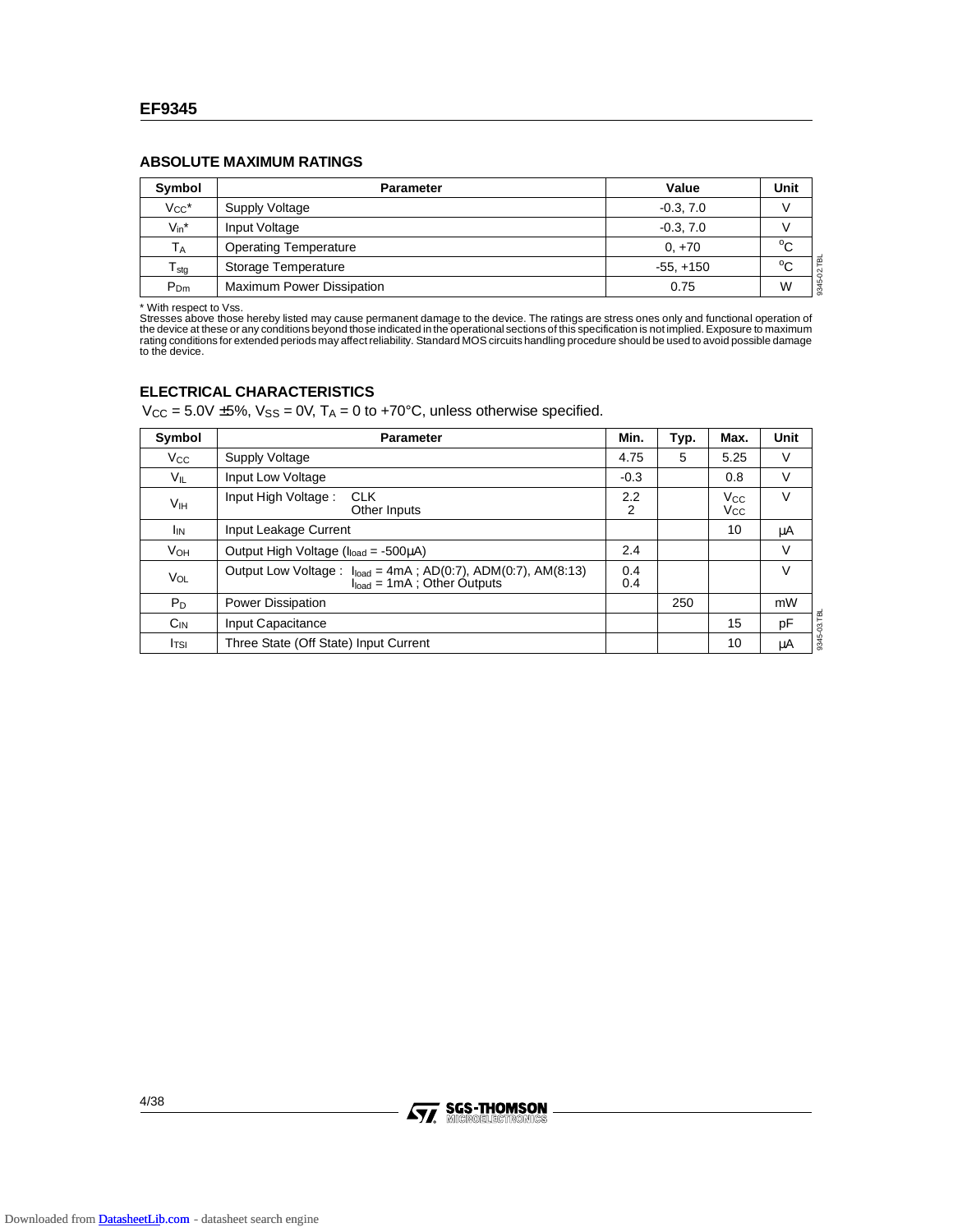### **MEMORY INTERFACE**

 $V_{CC} = 5.0V \pm 5\%, T_A = 0 \text{ to } + 70^{\circ}C$ Clock :  $f_{in} = 12$ MHz ; Duty Cycle 40 to 60% ;  $t_r$ ,  $t_f < 5$ ns Reference Levels :  $V_{II} = 0.8V$  and  $V_{IH} = 2V$ ,  $V_{OL} = 0.4V$  and  $V_{OH} = 2.4V$ 

| Symbol            | Ident. N°       | <b>Parameter</b>                                            | Min. | Typ. | Max. | Unit         |
|-------------------|-----------------|-------------------------------------------------------------|------|------|------|--------------|
| <b>t</b> ELEL     |                 | Memory Cycle Time                                           |      | 500  |      | ns           |
| tn                | 2               | Output Delay Time from CLK Rising Edge (ASM, OE, WE)        |      |      | 60   | ns           |
| <b>TEHEL</b>      | 3               | <b>ASM High Pule Width</b>                                  | 120  |      |      | ns           |
| t <sub>ELDV</sub> | 4               | Memory Access Time from ASM Low                             |      |      | 290  | ns           |
| t <sub>DA</sub>   | 5               | Output Delay Time from CLK Rising Edge (ADM(0:7), AM(8:13)) |      |      | 80   | ns           |
| t <sub>AVEL</sub> | 6               | Address Setup Time to ASM                                   | 30   |      |      | ns           |
| <b>TELAX</b>      | 7               | Address Hold Time from ASM                                  |      |      |      | ns           |
| t <sub>CLAZ</sub> | 8               | Address Off Time                                            |      |      | 80   | ns           |
| t <sub>GHDX</sub> | 9               | Memory Hold Time                                            | 10   |      |      | ns           |
| toz               | 10              | Data Off Time from OE                                       |      |      | 60   | ns           |
| t <sub>GLDV</sub> | 11              | Memory OE Access Time                                       |      |      | 150  | ns           |
| tovwL             | 12 <sup>°</sup> | Data Setup Time (Write Cycle)                               | 30   |      |      | ns           |
| twhox             | 13              | Data Hold Time (Write Cycle)                                | 30   |      |      | 04.TBL<br>ns |
| t <sub>WLWH</sub> | 14              | <b>WE Pulse Width</b>                                       | 110  |      |      | 8345<br>ns   |

# **Figure 1 : Test Load <b>Table 1**



| Symbol | AM(8:13)<br>ADM(0:7)<br>AD(0:7) | Other<br><b>Outputs</b> |             |
|--------|---------------------------------|-------------------------|-------------|
| С      | 100pF                           | 50 <sub>p</sub> F       |             |
| R∟     | 1k $\Omega$                     | $3.3k\Omega$            |             |
|        | 4.7k $\Omega$                   | 4.7k $\Omega$           | 9345-05.TBL |

# **Figure 2 :** Memory Interface Timing Diagram



9345-03.EPS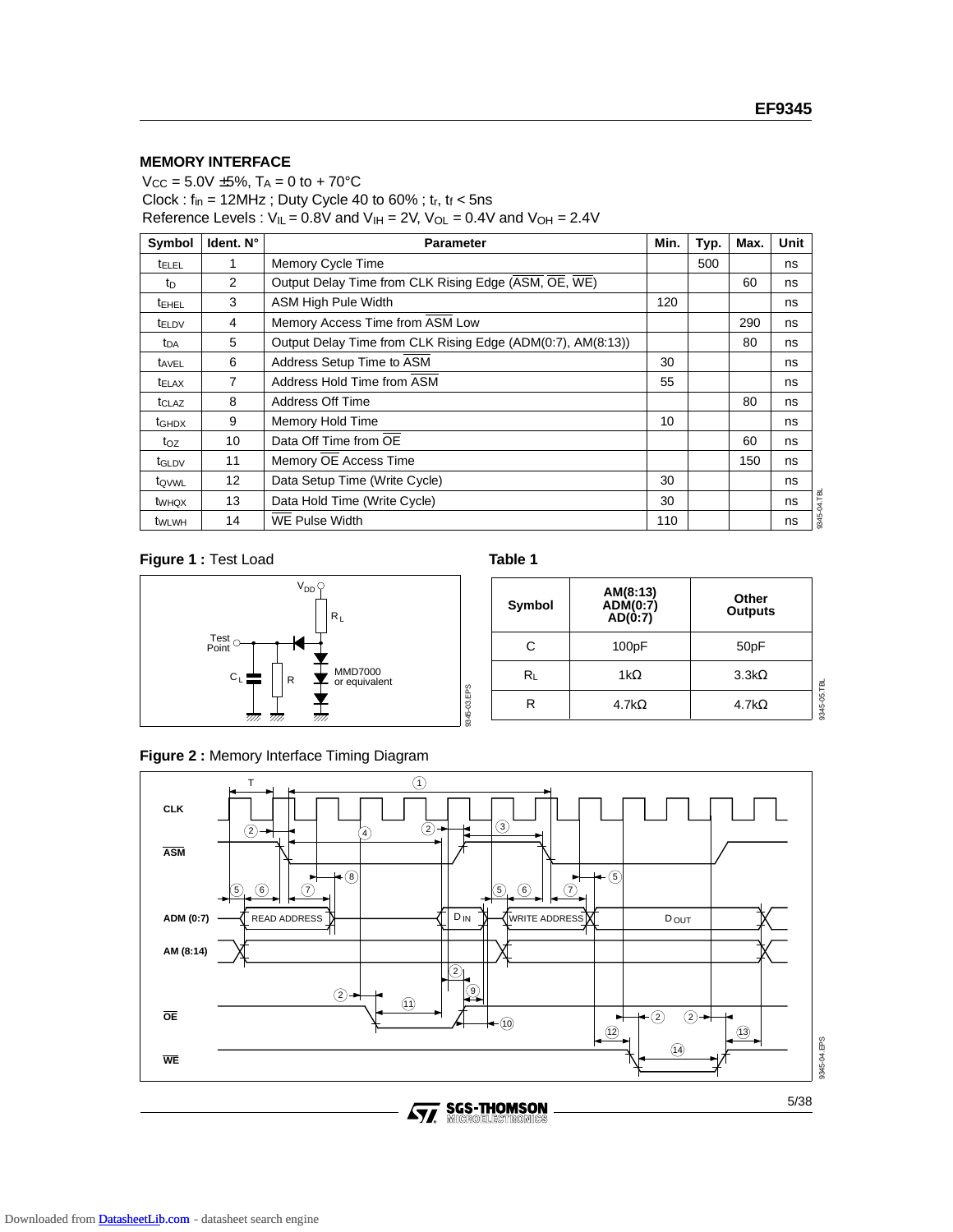## **MICROPROCESSOR INTERFACE**

EF9345 is motel compatible. It automatically selects the processor type by using AS input latch to state of the DS input.

No external logic is needed to adapt bus control signals from most of the common multiplexed bus microprocessors.

| EF9345 | 6801            | <b>INTEL Family</b> |  |  |
|--------|-----------------|---------------------|--|--|
|        | <b>Timing 1</b> | Timing 2            |  |  |
| AS     | AS              | ALE                 |  |  |
| DS     | DS, $E, \phi$ 2 | <b>RD</b>           |  |  |
| R/W    | R/M             | <b>WR</b>           |  |  |

# **MICROPROCESSOR INTERFACE TIMING AD(0:7), AS, DS, R/W, CS**

 $V_{CC} = 5.0V \pm 5\%, T_A = 0$  to + 70°C,  $C_L = 100pF$  on AD(0:7)

Reference Levels :  $V_{IL} = 0.8V$  and  $V_{IH} = 2V$  on All Inputs ;  $V_{OL} = 0.4V$  and  $V_{OH}$  on all Outputs.

| Symbol             | Ident. N°         | <b>Parameter</b>                                                          | Min. | Typ. | Max. | Unit              |
|--------------------|-------------------|---------------------------------------------------------------------------|------|------|------|-------------------|
| t <sub>CYC</sub>   |                   | Memory Cycle Time                                                         | 400  |      |      | ns                |
| t <sub>ASD</sub>   | $\overline{2}$    | DS Low to AS High (Timing 1)<br>DS High or R/W High to AS High (Timing 2) | 30   |      |      | ns                |
| t <sub>ASED</sub>  | 3                 | AS Low to High (Timing $11$ )<br>AS Low to DS Low or R/W Low (Timing 2)   |      |      |      | ns                |
| <b>T</b> PWEH      | 4                 | Write Pulse Width                                                         | 200  |      |      | ns                |
| t <sub>PWASH</sub> | 5                 | AS Pulse Width                                                            | 100  |      |      | ns                |
| t <sub>RWS</sub>   | 6                 | R/W to DS Setup Time (Timing 1)                                           |      |      |      | ns                |
| t <sub>RWH</sub>   | 7                 | R/W to DS Hold Time (Timing 1)<br>10                                      |      |      |      | ns                |
| t <sub>ASL</sub>   | 8                 | Address and CS Setup Time                                                 |      |      |      | ns                |
| t <sub>AHL</sub>   | 9                 | Address and CS Hold Time                                                  |      |      |      | ns                |
| t <sub>DSW</sub>   | 10                | 100<br>Data Setup Time (Write Cycle)                                      |      |      |      | ns                |
| t <sub>DHW</sub>   | 11                | Data Hold Time (Write Cycle)<br>10                                        |      |      |      | ns                |
| t <sub>DDR</sub>   | $12 \overline{ }$ | Data Access Time from DS (Read Cycle)                                     |      |      | 150  | ns                |
| t <sub>DHR</sub>   | 13                | DS Inactive to High Impedance State Time (Read Cycle)<br>10               |      |      | 80   | ns                |
| t <sub>ACC</sub>   | 14                | Address to Data Valid Access Time                                         |      |      | 300  | 3345-06.TBI<br>ns |

**Figure 3 :** Microprocessor Interface Timing Diagram 1 (6801 Type)



Downloaded from **DatasheetLib.com** - datasheet search engine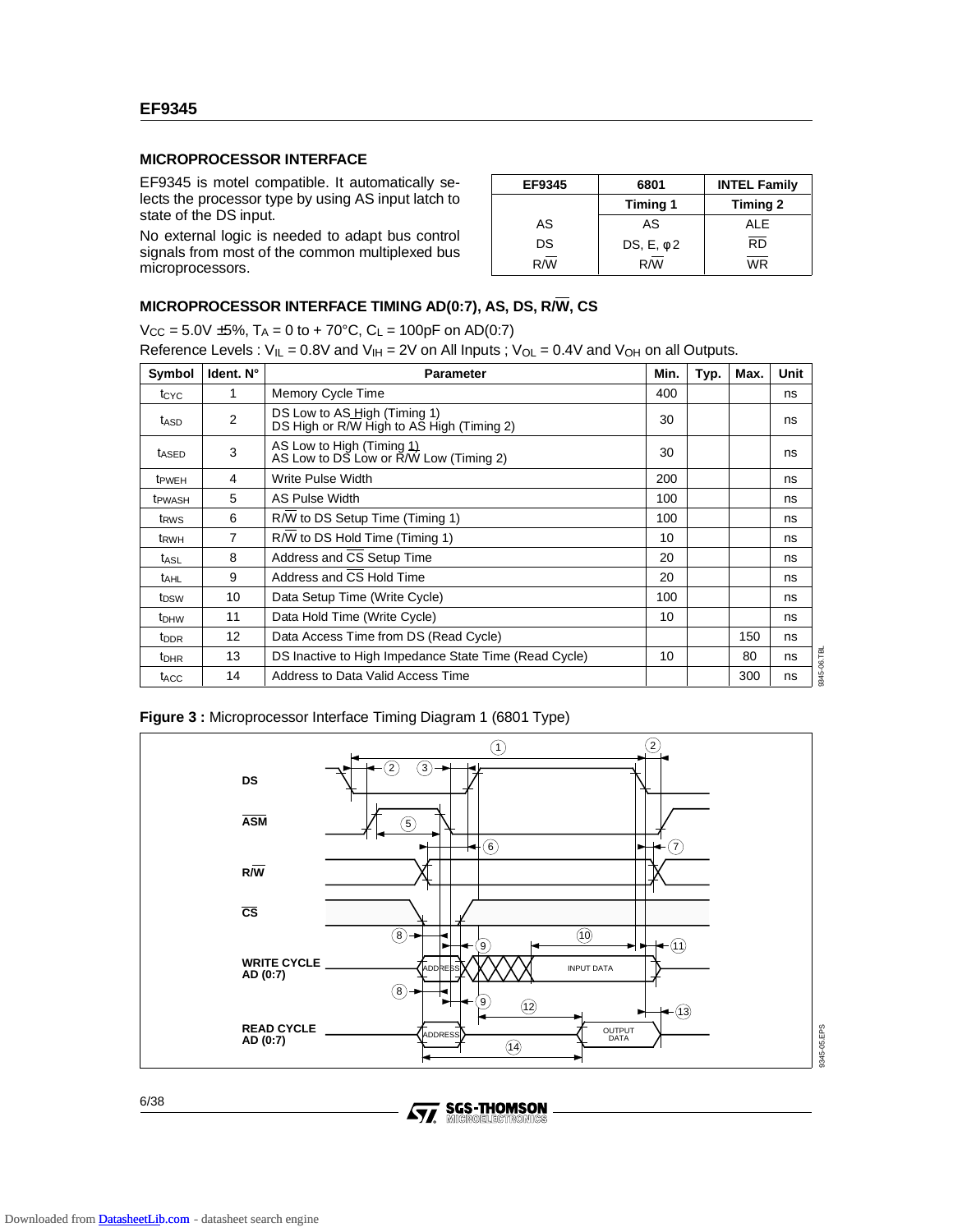

**Figure 4 :** Microprocessor Interface Timing Diagram 2 (INTEL Type) - Read Cycle





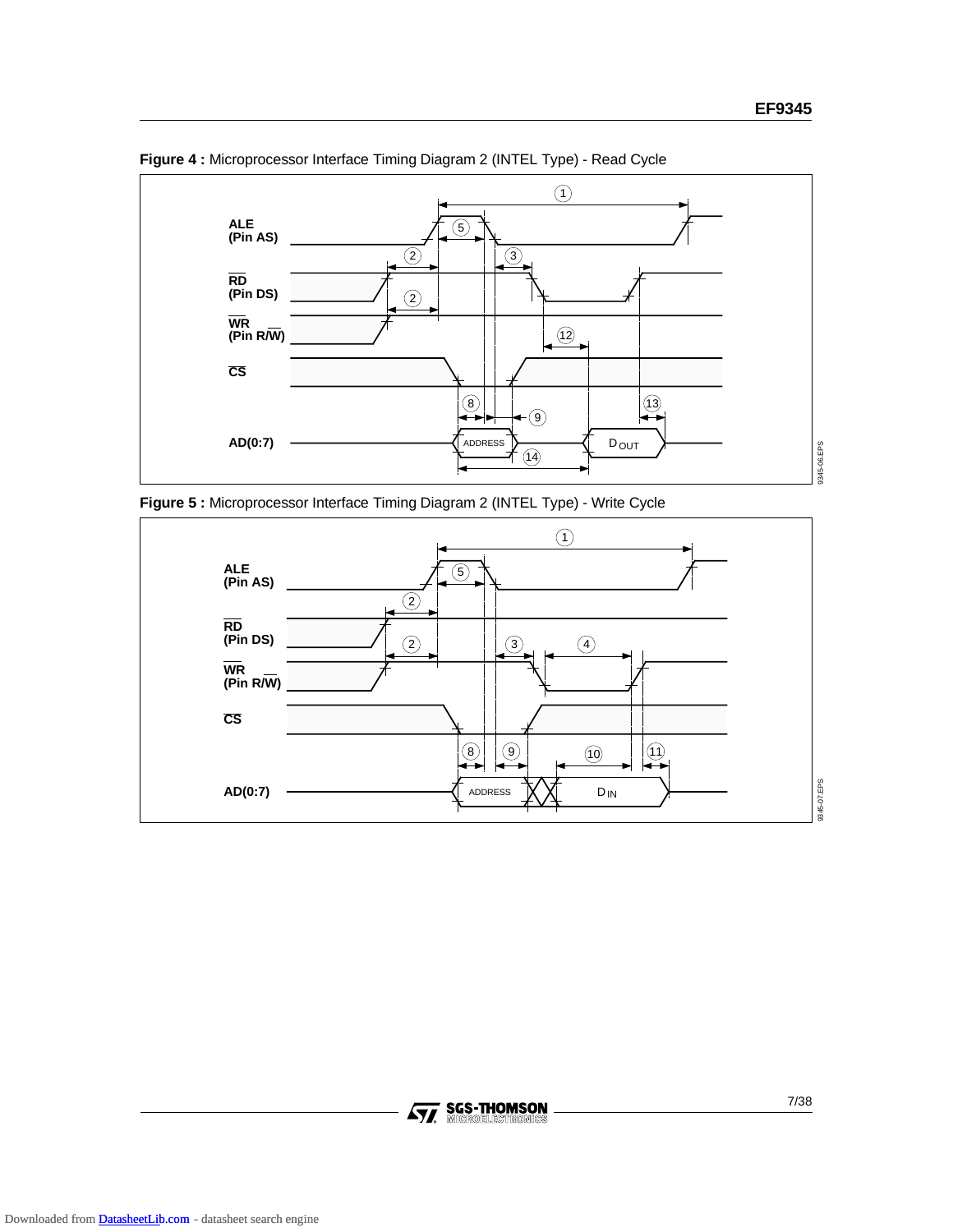# **VIDEO INTERFACE R, G, B, I, HP, HVS/HS, PC/VS**

 $V_{CC} = 5.0V \pm 5\%, T_A = 0$  to + 70°C, CLK Duty Cycle = 50%, C<sub>L</sub> = 50pF Reference Levels :  $V_{IL} = 0.8V$  and  $V_{IH} = 2.2V$  on CLK Inputs.  $V_{OL} = 0.4V$  and  $V_{OH} = 2.4V$  on all Outputs.

| Symbol                   | <b>Parameter</b>             | Min. | Typ. | Max. | Unit |
|--------------------------|------------------------------|------|------|------|------|
| tsu                      | Setup Time R, G, B, I to HP  | 10   |      |      | ns   |
| t <sub>HO</sub>          | Hold Time R, G, B, I from HP | 50   |      |      | ns   |
| $t_{\text{D}}$           | Output Delay from CLK Edge   |      |      | 60   | ns   |
| <b>t</b> <sub>PWCH</sub> | <b>CLK High Pulse Width</b>  | 30   |      |      | ns   |
| t <sub>PWCL</sub>        | <b>CLK Low Pulse Width</b>   | 30   |      |      | ns   |

# **Figure 6**



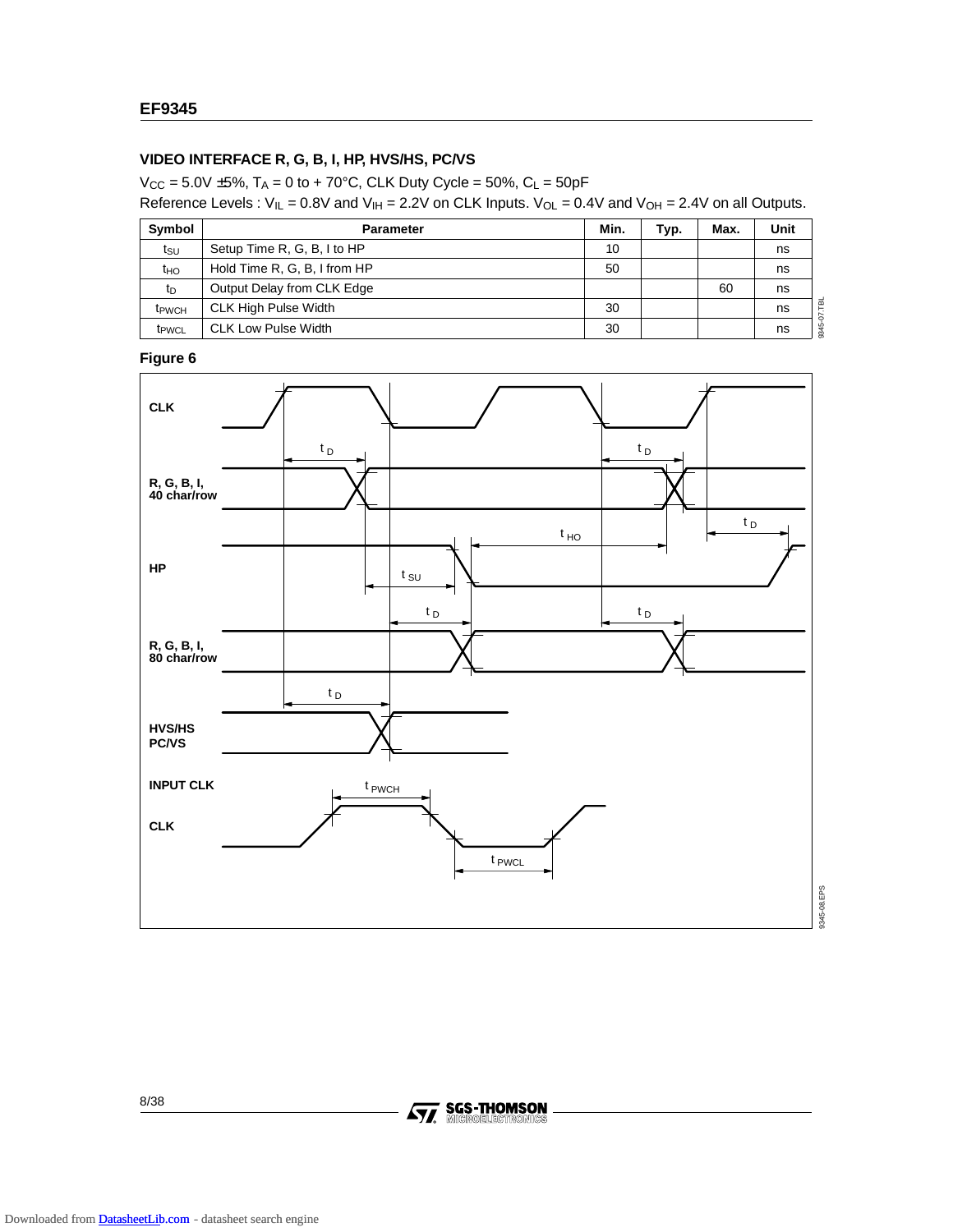

**Figure 7 :** Vertical and Horizontal Synchronization Outputs (CLK = 12MHz)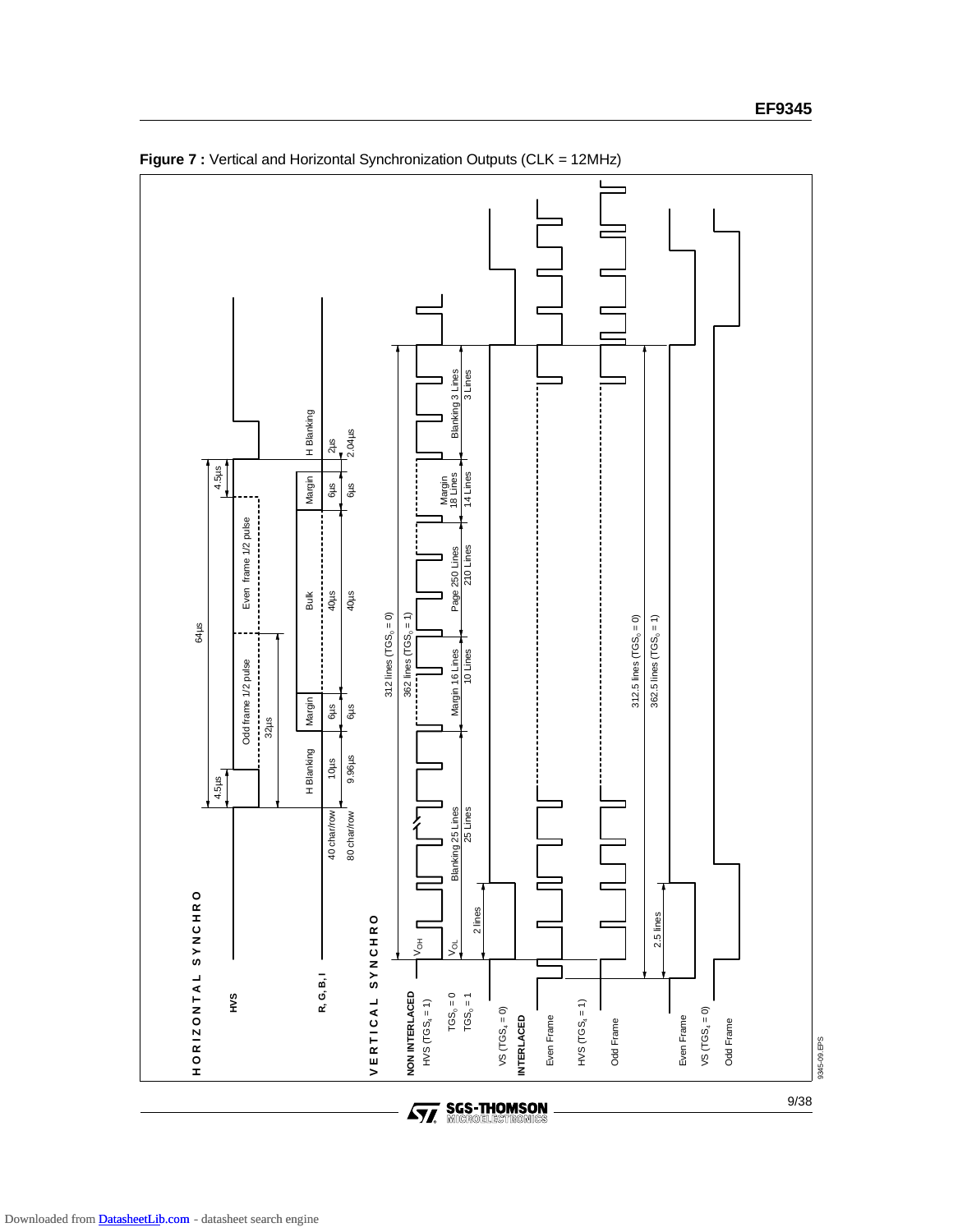### **FUNCTIONAL DESCRIPTION**

The EF9345 is a low cost, semigraphic, CRT controller.

It is optimized for use with a low cost, monochrome or color TV type CRT (64ms per line, 50 or 60Hz refresh frequency).

The EF9345 displays up to 25 rows of 40 characters or 25 rows of 80 characters.

The on-chip character generator provides a 128 standard, 5 x 7, character set and standard semigraphic sets.

More use definable (8 x 10) alphanumeric or semigraphic sets may be mapped in the 16 K x 8 private memory addressing space.

These user definable sets are available only in 40 characters per row format.

### **Microprocessor Interface**

The EF9345 provides an 8-bit, adress/data multiplexed microprocessor interface.

It is directly compatible with popular (6801, 8048, 8051, 8035, ...) microprocessors.

### **Registers**

The microprocessor directly accesses 8 registers :

- R0 : Command/status register.
- R1, R2, R3 : Data registers.
- R4, R5, R6, R7 : Each of these register pairs points into the private memory.

Through these registers, the microprocessor indirectly accesses the private memory and 5 more registers :

- ROR, DOR : Base address of displayed page memory and used external character generators.
- PAT, MAT, TGS : Used to select the page attributes and format, and to program the timing generator option.

### **Private Memory**

The user may partition the  $16$  K x 8 private memory addressing space between :

- Page of character codes (2 K x 8 or 3 K x 8),
- External character generators,
- General purpose user area.

Many types of memory components are suitable :

- ROM, DRAM or SRAM,
- $-2$  K x 8, 8 K x 8, 16 K x 4 organizations,
- Modest 500ns cycle time and 250ns access time is required.

### **40 Characters per Row : Character Code Formats and Attributes**

Once the 40 characters per row format has been selected, one character code format out of three must be chosen :

- 24-bit fixed format :
- All the attributes are provided in parallel.
- 8/24-bit compressed format :
- All the attributes are latched.
- 16-bit fixed format :

Some parallel attributes, other are latched.

Character attributes provided :

- Background and foreground color (3 bits each),
- Double height, double width,
- Blinking,
- Reverse,
- Underlining,
- Conceal,
- Insert,
- Accentuation of lower case characters,
- 3 x 100 user definable character generator in memory,
- 8 x 100 semi-graphic quadrichrome characters.

### **80 Characters per Row Format : Character Code Format and Attributes**

Two character code formats are provided :

- Long (12 bits) with 4 parallel attributes :

- Blinking,
- Underlining,
- Reverse,
- Color select.
- Short (8 bits) : no attributes.

### **Timing Generator**

The whole timing is derived from a 12MHz main clock input.

The RGB outputs are shifted at 8MHz for the 40 character/row format and at 12MHz for the 80 character/row.

Besides, the user may select :

- 50Hz or 60Hz vertical sync. frequency,
- Interlaced or not,
- Separated or composite vertical and horizontal sync. ouputs.

Furthermore, a composite sync. input allows, when it is required :

- An on-chip vertical resynchronization,
- An on-chip crude horizontal resynchronization,
- An off-chip high performance horizontal resynchronization by use of a simple external VCXO controlled by the on-chip phase comparator.

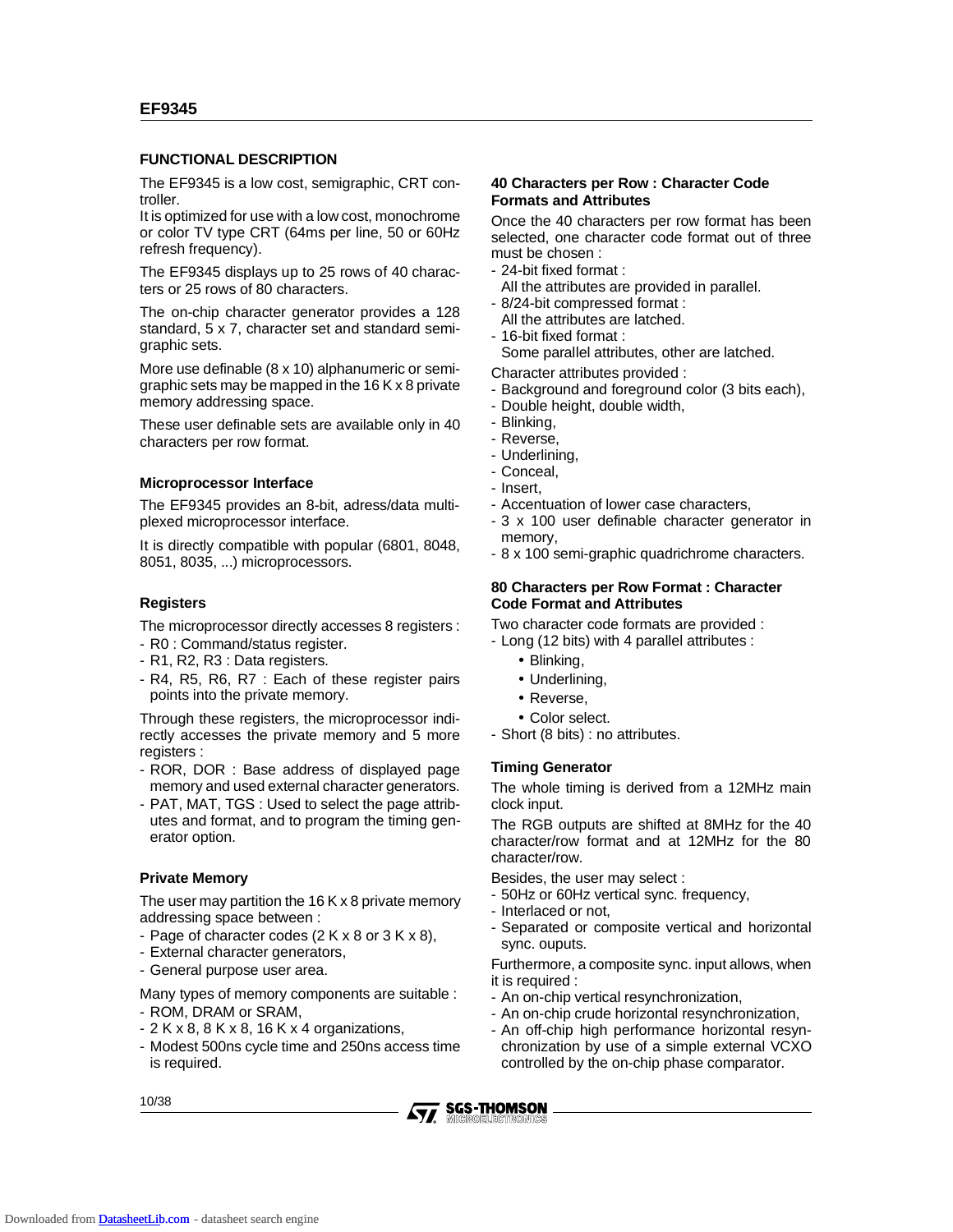### **MEMORY ORGANIZATION**

### **Logical And Physical Addressing**

The physical 16-Kbyte addressing space is logicaly partitioned by EF9345 into 40-byte **buffers** (Figure 8). More precisely, a logical address is given by an X, Y, Z triplet where :

- $-X = (0 \text{ to } 39)$  points to a byte inside a buffer,
- $-Y = (0, 1; 8$  to 31) points to a buffer inside a 1 Kbyte blocks,
- $-Z = (0 \text{ to } 15)$  points to a **block**.

Obviously, 1 K =  $2^{10}$  = 1024 cannot be exactly divided by 40. Consequently, any block holds 25 full buffers and a 24-byte remainder. Provided that the physical memory is a multiple of 2 Kbytes, the remainders are paired in such a way as to make available :

- A full buffer  $(Y = 1)$  in each even block,
- A partial buffer  $(Y = 1; X = 32$  to 39) in each odd block.

**Figure 8 :** Memory Row Buffer

X

# BLOCK 0 32 39 X

# **Pointers**

Each X, Y and Z component of a logical address is binary encoded and packed in two 8-bits registers.

Such a register pair is a pointer (Figure 9). EF9345 contains two pointers :

- R4, R5 : **auxiliary pointer**,
- R6, R7 : **main pointer**.

R5 and R7 have the same format. Each one holds an X component and the two LSB's of a Z component. This packing induces a partitioning of Z in 4 **districts** of 4 blocks each.

R5, R7 points to a block number in a district. R4 and R6 have a slightly different format : Each one holds a Y component and the LSB of the district number. But R6 holds both district MSB

Figure 11 gives the logical to physical address transcoding scheme performed on chip.





**DISTRICT** 8 39 32 32 0 8  $31$  $\Omega$ 1 31 0 8 1  $31$  $\ddot{\text{o}}$ 8 1  $31$ DISTRICT DISTRICT  $\overline{0}$ 9 (1Kbyte) BLOCK 1 BLOCK<sub>2</sub> BLOCK 3 Y **120-BYTE ROW BUFFER 80-BYTE ROW BUFFER** Notes : - Row buffers lay indide a district - At two or three successive block addresses (modulo 4) - First block address is even 8 1

11/38

9345-11.EPS

345-11.EPS

2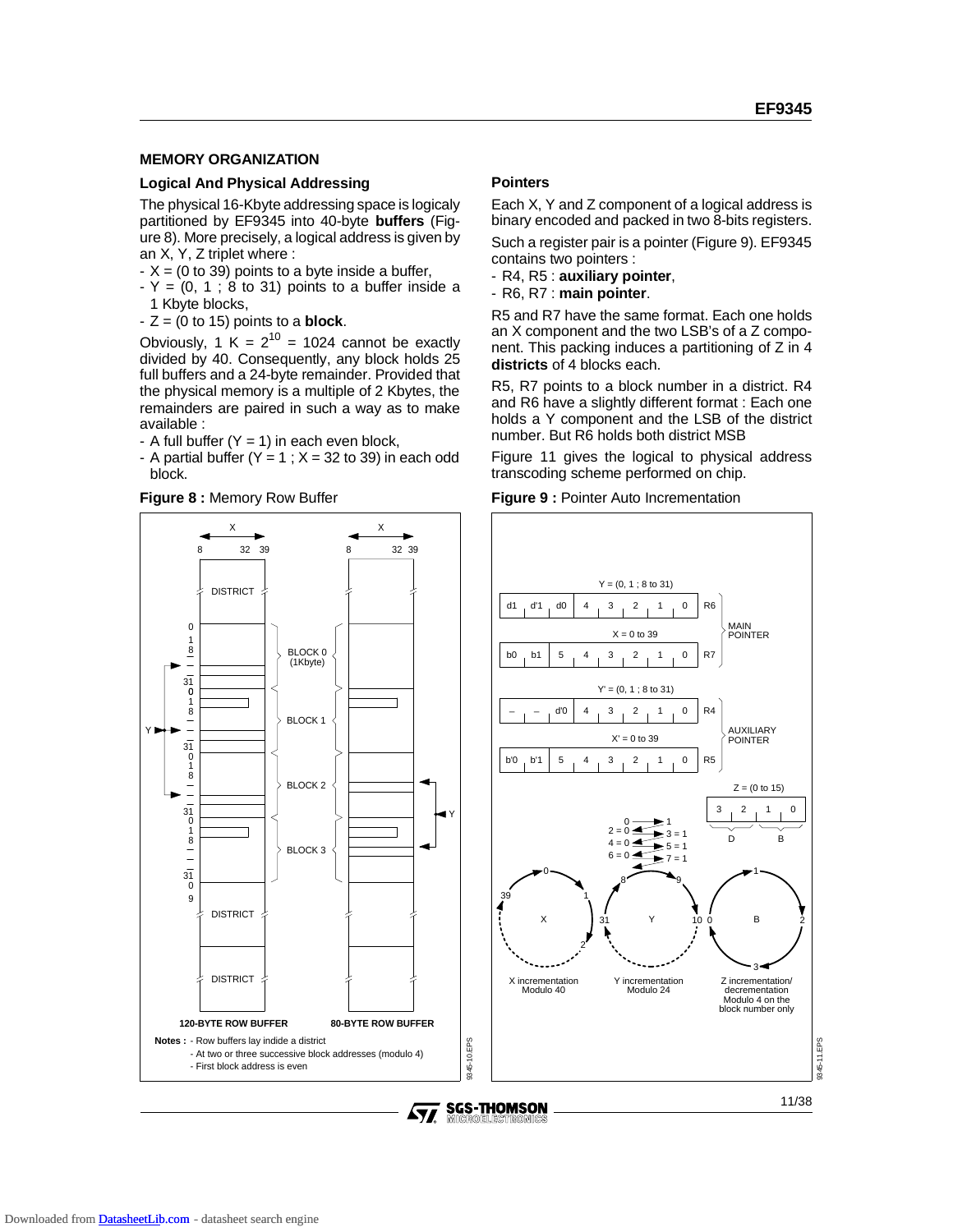### **Data Structure in Memory**

A **page** is a data structure displayable on the screen up to 25 rows of characters. According to the character code format, each row on the screen is associated with 2 (or 3) 40-byte buffers. This set of 2 (or 3) buffers constitutes a row **buffer** (Figure 8). The **buffers** belonging to a row buffer must meet the following requirements :

- They have the same Y address,
- They have the same district number,
- They lie at 2 (or 3) successive (modulo 4) block addresses in their common district.

Consequently, a row buffer is defined by its first buffer address and its format.

A page is a set of successive row buffers :

- With the same format,
- With the same district number,
- With the same block address of first buffer. This block address must be even,
- Lying at successive (modulo 24) Y addresses.

### **Figure 10 :** Memory Cycle Allocation

Consequently, a page should not cross a district boundary. General purpose memory area may be used but should respect the buffer of row buffer structure. See Figure 9 for pointer incrementation implied by these data structures.

### **Memory Time Sharing (See Figure 10)**

The memory interface provides a 500 ns cycle time. That is to say a 2 Mbyte/s memory bandwith. This bandwith is shared between :

- Reading a row buffer from memory to load the internal row buffer (up to 120 bytes once each row),
- Reading user defined characters slices from memory (1 byte each µs),
- Indirect microprocessor read or write operation,
- Refresh cycles to allow DRAM use, with no overhead.

A fixed allocation scheme implements the sharing.

During these lines, no microprocessor access is provided for 104µs ; this hold too when no user defined character slices are addressed.



**Notes :** 1. Dummy cycles are read cycles at dummy addresses.

2. RFSH cycles are read cycles performed by an 8-bit auto-incrementing counter. Low order address byte ADM(0:7) cycles through its 256 states in less than 1ms.

3. The microprocessor may indirectly access the memory once every µs, except during the first and the last line of a row, when the internal buffer must be reloaded.





12/38

**SGS-THOMSON**<br>MICROELECTRONICS AV.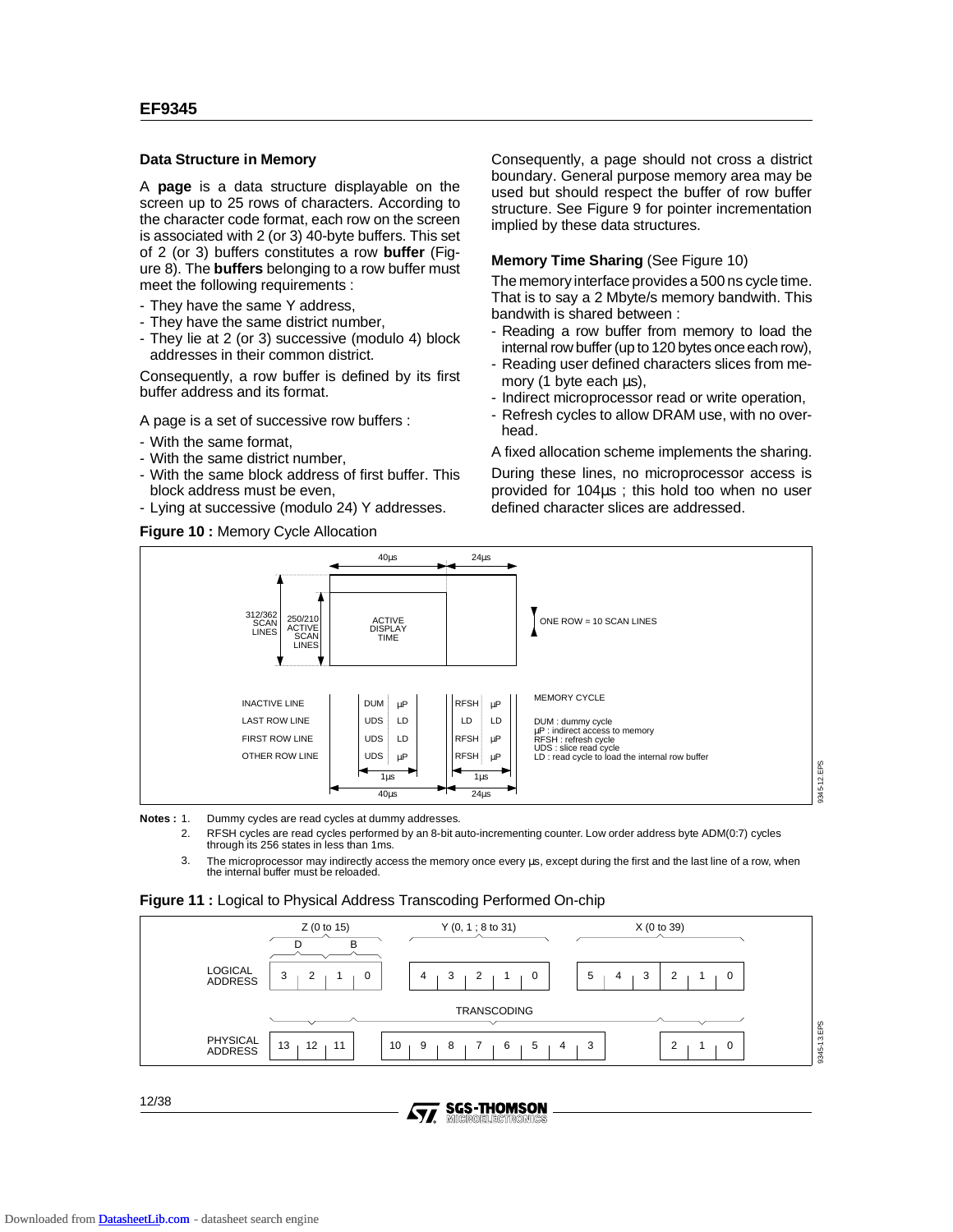| ٠ |
|---|
|---|

| X and Y          |          | <b>Physical Address AM(3:10)</b> |                |    |    |    |                |    |    |    |
|------------------|----------|----------------------------------|----------------|----|----|----|----------------|----|----|----|
| <b>Condition</b> |          |                                  | 10             | 9  | 8  |    | 6              |    |    |    |
| $Y \geq 8$       |          | $X5 = 0$                         | b <sub>0</sub> | Y4 | Y3 | Υ2 | Υ1             | Y0 | X4 | X3 |
|                  | $X5 = 1$ |                                  | b <sub>0</sub> |    | 0  | Υ2 | Υ1             | Y0 | Y4 | Y3 |
|                  |          | $Y0 = 0$                         | b <sub>0</sub> |    | 0  | X5 | X4             | X3 |    |    |
| Y < 8            | $Y0 = 1$ | $b0 = 0$                         | X <sub>3</sub> |    |    |    | X <sub>5</sub> | X4 |    |    |
|                  |          | $b0 = 1$                         |                |    |    |    | X5             | X4 |    |    |

### **SCREEN FORMAT AND ATTRIBUTES**

The screen format and attributes are programmed through 5 indirectly accessible registers : **ROR, TGS, PAT, MAT** and **DOR**. IND command allows accessing these registers. TGS is also used to select the timing generator options (see Table 3).

# **Row and Character Code Format**

### **PAT**7 **; TGS**(6:7)

Two row formats and 5 character code formats are available but cannot be mixed in a given screen. DOR register interpretation is completely row format dependent and is discussed in the correspondnig 40 char/row and 80 char/row section.

### **Screen Partition - Page Pointer ROR**

(See Table 3)

The screen is partitioned into 3 areas :

- The margin,
- The service row,
- The bulk of remaining rows.

 $MAT<sub>(0:3)</sub>$  declares the color of the margin and the value  $I_M$  of its insert attribute.

ROR register points to the page to be displayed and gives the 3 MSB's of the Z address :  $Z_0 = 0$ implicitly ; the page block address must be even. YOR gives the first row buffers to be displayed at the top of the bulk area. The next row buffers to be displayed are fetched sequentially by incrementing the Y address (modulo 24). This address never gets out of the origin block. Incrementation of YOR by the microprocessor yields a roll up.

# **Service Row : TGS**5 **- PAT**0

The service row is displayed for 10 TV lines on top of the screen and does not roll. Following  $TGS<sub>5</sub>$ , it is fetched from the origin block at either  $Y = 0$  or Y  $= 1$ . The Y  $= 1$  is a partial row buffer. It can be used only with variable 40 char./row and an 8 byte attribute file. The service row may be disabled by  $PAT<sub>0</sub> = 0$ ; it is the displayed as a margin extension.

# **BULK : TGS**0 **; PAT**(1:2) **; MAT**7

It is displayed after the service row for 200 or 240 TV lines according to  $TGS<sub>0</sub>$ . Each row buffer is usually displayed for 10 TV lines. However,  $MAT<sub>7</sub> = 1$  doubles this figure. Then every character appears in double height (double height characters are quadrupled).

 $PAT_1 = 0$  and/or  $PAT_2 = 0$  disables respectively the upper 120 lines and/or the lower 80/120 lines of the bulk.

When disabled, the corresponding TV lines are displayed as a margin extension.

# **Cursor MAT**(4:6)

To be displayed with the cursor attributes, a character must be pointed by the main pointer (R6, R7) and MAT6 must be set. The cursor attributes are given by  $\text{MAT}_{(4:5)}$ :

- **Complementation :** the R, G and B of each pixel is logically negated.
- $R, G, B \rightarrow R, G, B$
- **Underline :** the underline attribute of this character is negated.
- **Flash** : the character is periodically displayed with, then without, its cursor attributes (50% / 50% ; ≈1Hz).

### **Flash Enable (PAT**6**) - Conceal Enable (PAT**3**)**

Any character flashing attribute is a "don't care" when  $PAT_6 = 0$ . When  $PAT_6 = 1$ , a character flashes if its flashing attribute is set. It is then periodically displayed as a space (50% / 50% ; 0.5Hz).

PAT3 is a "don't care" for 80 char./row formats.

When any 40 char./row format is in use :

- If  $PAT_3 = 0$  the conceal attribute of any character is a don't care
- If  $PAT_3 = 1$ , the conceal attribute of each character is interpreted : a concealed character appears as a space on the screen.

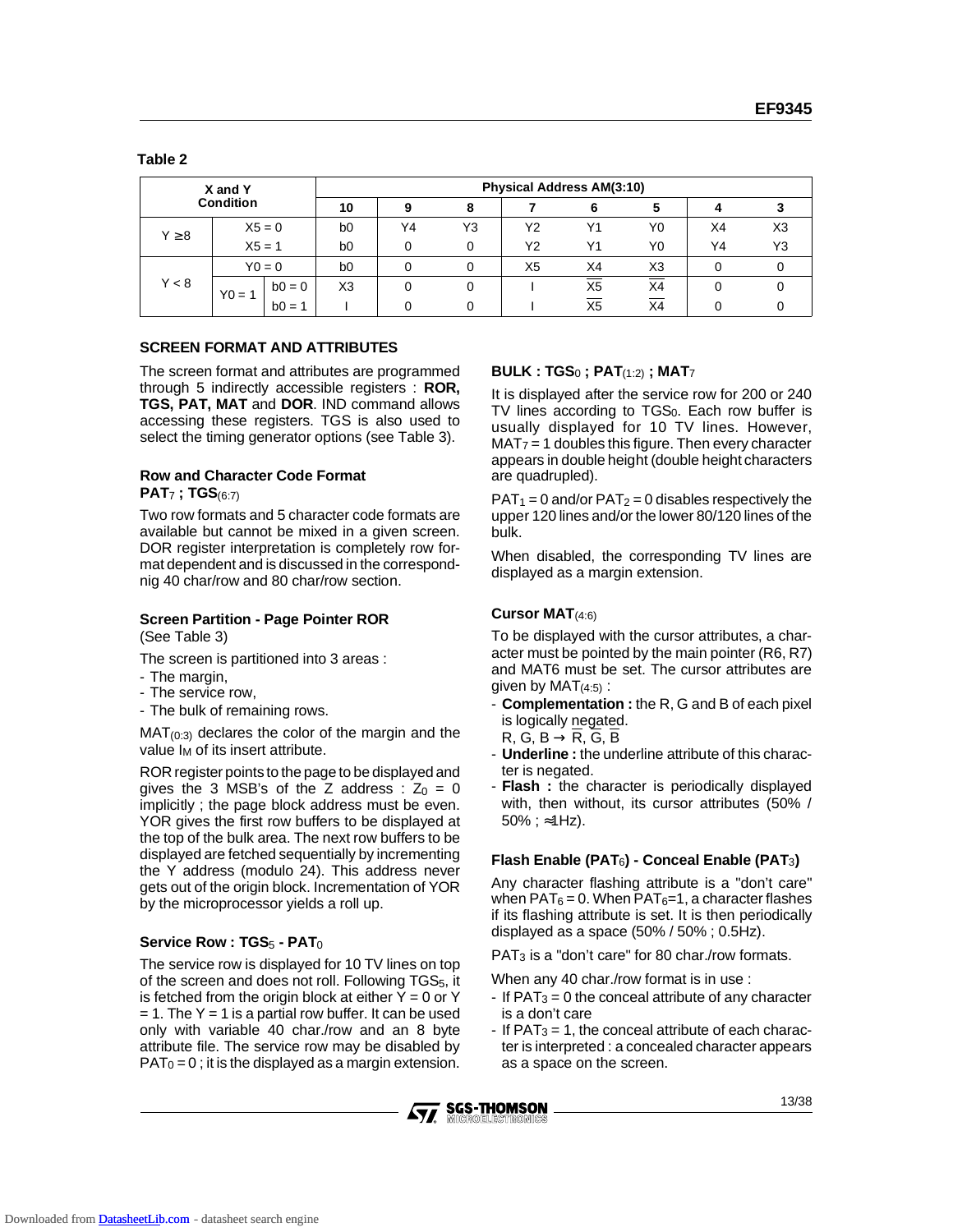### **Insert Modes : PAT**(4:5)

During retrace, margin and extended margin periods, the I output pin delivers the value of the insert margin attribute.

### $I = I_M = MAT_4$

During active line period, the I output state is controlled by the Insert Mode and i, the insert attribute of each character. The I output pin may have several uses (see Figure 12) :

- As a margin/active area signal in the active area mark mode.
- As a character per character marker signal in the character mark mode.
- As a video mixing signal in the two remaining modes, provided that the EF9345 has been vertically and horizontally synchronized with an external video source : the I pin allows mixing RGB outputs  $(I = 1)$  and the external video signal  $(I = 0)$ . This mixing can be achieve by switching or Oring. It may occur for the complete character window (Boxing Mode) or only for the foreground pixels (Inlay Mode).

**Table 3 :** Video Outputs During Active Periods

|                         |   | Char. Level    | <b>Outputs</b> |                                                           |  |
|-------------------------|---|----------------|----------------|-----------------------------------------------------------|--|
| <b>Insert Mode</b>      |   | Pixels $(1)$   |                | $R, \underset{\langle 2 \rangle}{\mathbf{G}}, \mathbf{B}$ |  |
| <b>Active Area Mark</b> |   |                | 1              | X                                                         |  |
| Character Mark          | O |                | 0              | X                                                         |  |
|                         | 1 |                | 1              | x                                                         |  |
| Boxing                  | O |                | 0              | <b>BLACK</b>                                              |  |
|                         | 1 |                | 1              | X                                                         |  |
|                         | 0 |                | 0              | <b>BLACK</b>                                              |  |
| Inlay                   | 1 | <b>BACKGND</b> | 0              | <b>BLACK</b>                                              |  |
|                         |   | <b>FOREGND</b> | 1              | x                                                         |  |

**Notes :** 1. Pixel type :

– : Dont't care. FOREGRND = A foreground pixel is : - Any pixel of a quadrichrome character, - A pixel of a bichrome character generated from a "1" in the character generator cell.

2. RGB outputs : X : Not affected.

BLACK : Forced to low level.

### **Timing Generator Options : TGS(0:4)**

 $TGS_{(0:1)}$  select the number of lines per frame :

| TGS <sub>1</sub> | TGS <sub>0</sub> | <b>LINES</b> |                    |
|------------------|------------------|--------------|--------------------|
|                  |                  | 312          | NON INTERLACED     |
|                  |                  | 262          |                    |
|                  |                  | 312.5        | <b>INTERI ACED</b> |
|                  |                  | 262.5        |                    |

The composite incoming SYNC IN signal is separated into 2 internals signals :

- Vertical Synchronization In (VSI),

- Horizontal Synchronization In (HSI).

TGS<sub>3</sub> enable VSI to reset the internal line count. SYNC IN input is sampled at the beginning of the active area of each line. When the sample transits from 1 to 0, the line count is reset at the end of the current line.

 $TGS<sub>2</sub>$  enables HSI to control an internal digital phase lock loop. HSI and on-chip generated HS Out are considered as in phase if their leading edges match at  $\pm 1$  clock period.

When they are out of phase, the line period is lengthened by 1 clock period (≈80ns).

| TGS <sub>4</sub> controls the SYNC OUT pins configuration : |  |
|-------------------------------------------------------------|--|
|-------------------------------------------------------------|--|

| TGS4 | HVS/HS         | PC/VS      |
|------|----------------|------------|
|      | Composite Sync | РC         |
|      | H Sync Out     | V Sync Out |

PC is the output of the on-chip phase comparator. An external VCXO allows a smoother horizontal phase lock than the internal scheme.

### **Figure 12**



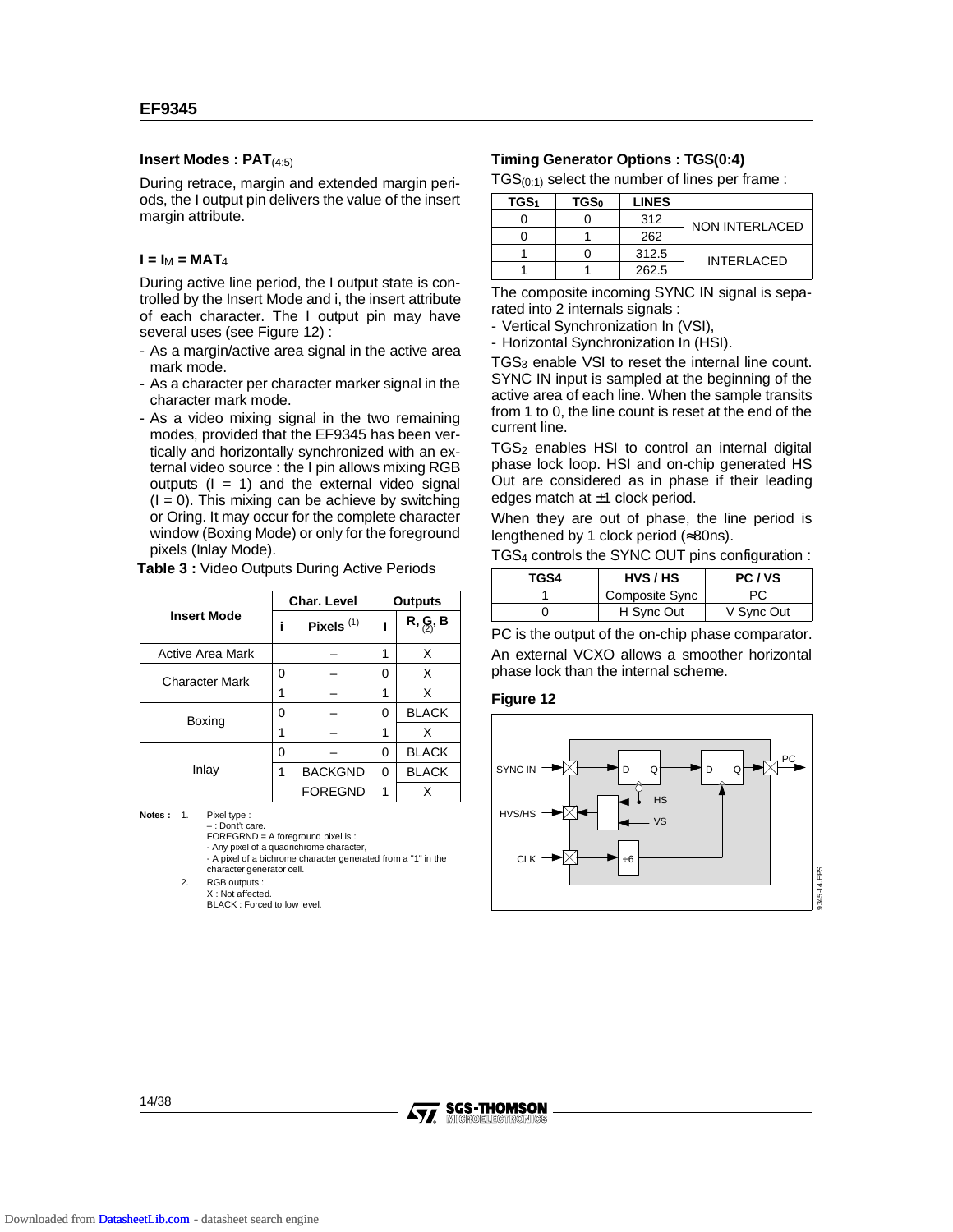



**SGS-THOMSON**<br>MICROELECTROMICS  $\sqrt{M}$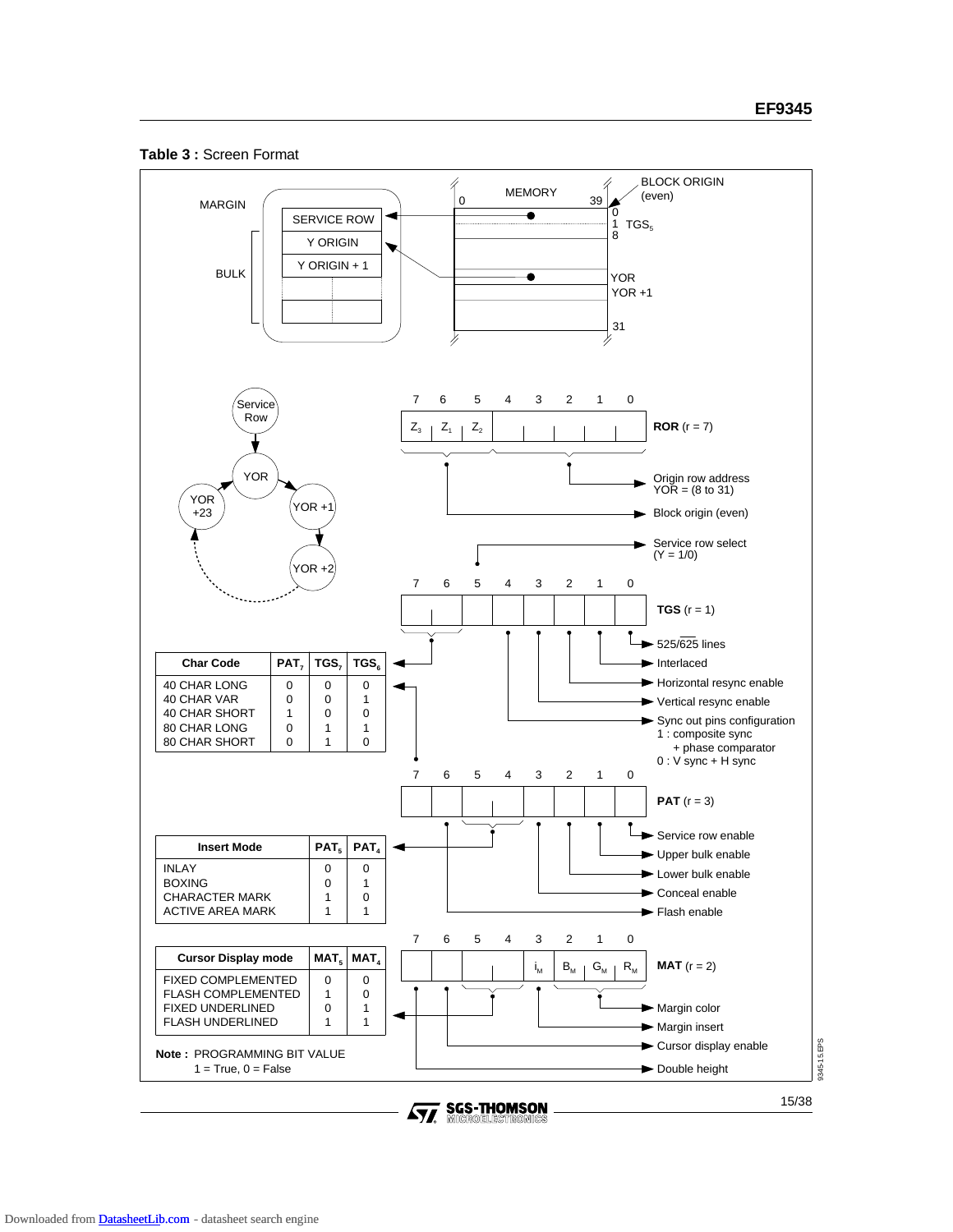### **40 CHAR/ROW CHARACTER CODES**

To display pages in 40 character per row format, one out of three character code formats must be selected :

- Fixed long (24 bits) code : all parallel attributes.
- Fixed short (16 bits) code : mix of parallel and latched attributes.
- Variable (8/24 bits) code : all latched attributes.

Fixed short and variable codes are translated into fixed long codes by EF9345 during the internal row buffer loading process. The choice of the character code format is obviously a display flexibility/memory size trade off, left up to the user.

### **Fixed Long Codes**

This is the basic 40 char./row code. Each 8 pixels x 10 lines character window, on the screen is associated with a 3-byte code in memory, namely the C, B and A bytes (Figure 13). A row on the screen is associated with a 120 byte row buffer in memory.

### **3-BYTE Code Structure**

- 1. C7 is a don't care. Up to 128 characters may be addressed in each set. Each user definable set holds only 100 characters : C byte value ranges from 00 to 03 and 20 to 7F (hexa).
- 2. B(4:7) give the type and set number of the character.
- 3. All the bichrome characters have the same attributes except that alphanumerics may be underlined, semi-graphics cannot. Accentuated alphanumerics allow orthogonal accentuating of any one of the 32 lower case ROM characters with any of 8 accents (see Figure 27).



4. Bichrome and quadrichrome characters use two different coloring schemes.

For bichrome characters, character code byte A defines a two color set by giving directly two color values (Figure 14). The negative attribute exchanges the two values. Each bit of slice byte selects one color value out of two.

The "A" byte in a quadrichrome character code defines an ordered 4 color set (Figure 15). When more than 4 bits are set, higher ranking bits are ignored. When less than 4 bits are set, the color set is completed with implicit "white" value. The slice byte is shifted 2 bits at once at half the dot frequency (≈4MHz).

Each bit pair designates one color out of the 4 color sets.

Quadrichrome characters allow displaying up to 4 different colors (instead of 2) in any 8 x 10 window at the penalty of an halved horizontal resolution.

By programming the R attribute in byte B, one may chose to keep the full vertical resolution (1 slice per line) or to halve it (each slice is repeated twice). In any case, it is possible to change the color set freely from window to window and to mix freely all the character types. So, fairly complex pictures may be displayed at low memory cost.

### **Handling Long Codes**

The KRF command allows an easy X, Y random access or an X sequential access to/from the microprocessor from/to a memory row buffer (Figure 16).

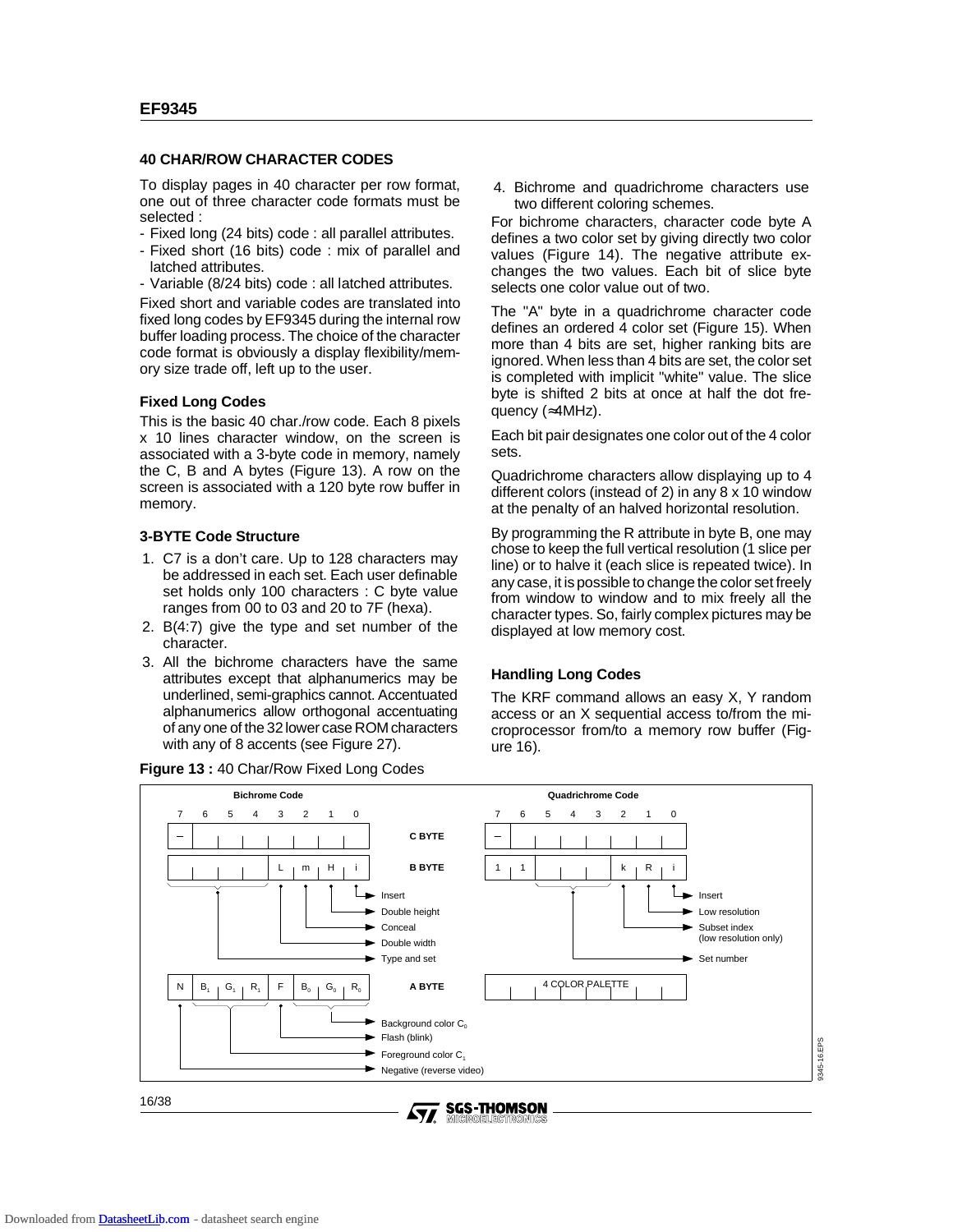|  | Figure 13 (Continued) |
|--|-----------------------|
|  |                       |

|          |          | <b>Type and Set</b><br>$\text{Code}: B(4:7)$ |                            | <b>Number of Character</b><br>per Set | <b>Set</b><br><b>Name</b> | Set<br><b>Type</b> |                                       | Cell<br>Location             |             |
|----------|----------|----------------------------------------------|----------------------------|---------------------------------------|---------------------------|--------------------|---------------------------------------|------------------------------|-------------|
| 7        | 6        | 5                                            | 4                          | C(0.6)                                |                           |                    |                                       |                              |             |
|          | $\Omega$ | 1                                            | 1                          | 128 Standard Mosaïcs                  | $G_{10}$                  | SEMI-GR            |                                       |                              |             |
|          |          | 1                                            | $\Omega$                   | 32 Strokes                            | $G_{11}$                  |                    |                                       |                              |             |
|          | $\Omega$ | $\Omega$                                     |                            | 128 Alphanumerics                     | G <sub>0</sub>            |                    | B                                     |                              |             |
| $\Omega$ | 1        | $\Omega$<br>1                                | U<br>N<br>D<br>E<br>R<br>N | <b>Accentuated Lower Case Alpha</b>   | $G_{20}$<br>$G_{21}$      | <b>ALPHA</b>       | Ć<br>H<br>$\mathsf{R}$<br>O<br>M<br>E | <b>ON-CHIP</b><br><b>ROM</b> |             |
|          | 0        | $\mathbf 0$                                  | F                          | 100 Alpha UDS                         | $G'_0$                    |                    |                                       |                              |             |
|          | $\Omega$ | 1                                            | $\Omega$                   | 100 Semi-Graphic UDS                  | $G'_{10}$                 | SEMI-GR.           |                                       | <b>EXTERNAL</b>              |             |
| 1        |          | 1                                            | $\mathbf{1}$               | 100 Semi-Graphic UDS                  | $G'_{11}$                 |                    |                                       | <b>MEMORY</b>                |             |
|          |          |                                              |                            | 8 Sets of 100                         | $Q_0$                     |                    |                                       |                              |             |
|          | 1        | X                                            | X                          | Quadrichrome Character                | to<br>$Q_7$               | Quadrichrome       |                                       |                              | 9345-08.TBL |

**Note :** Programming bit value : 1 = True ; 0 = False.

|  |  |  |  |  | Figure 14 : Coloring with Bichrome Characters |
|--|--|--|--|--|-----------------------------------------------|
|--|--|--|--|--|-----------------------------------------------|

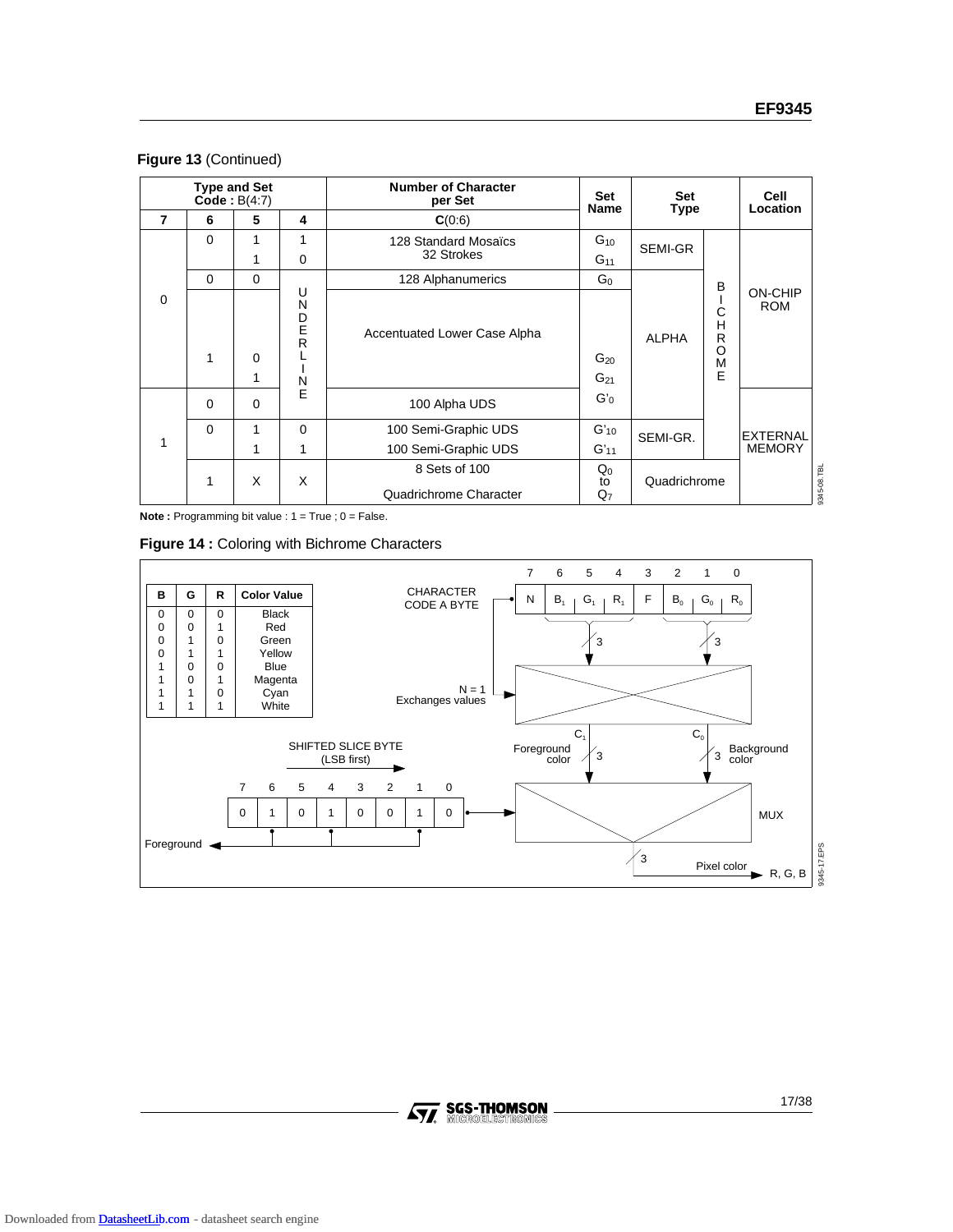

**Figure 15 :** Coloring with Quadrichrome Characters





18/38

**Ay, SGS-THOMSON**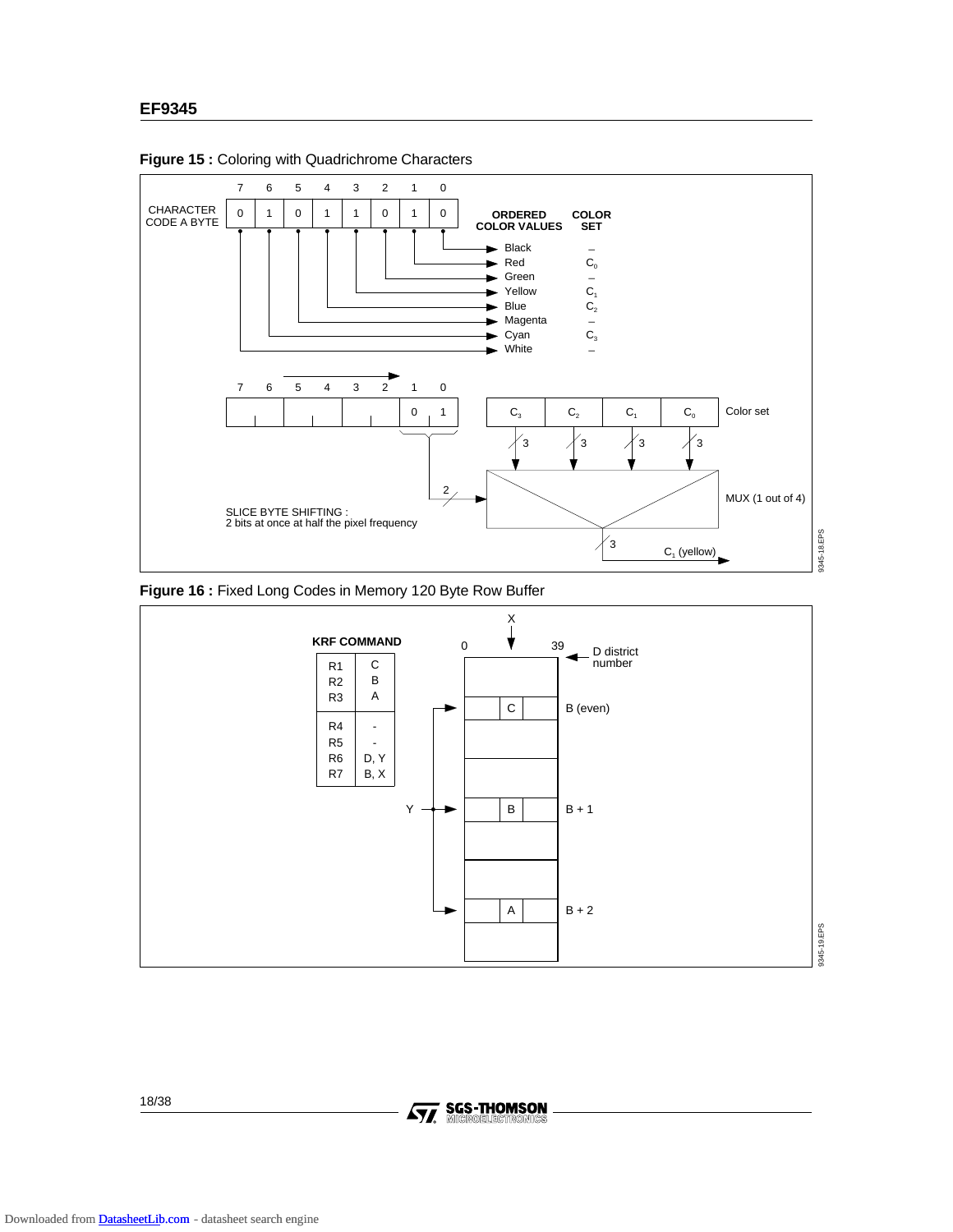### **Variable Codes**

In many cases, successive characters on screen belong to the same character set and have the same attributes. Variable codes achieve memory saving by storing B and A bytes only when it is required by exploiting the C7 bit.

- $C7 = 1$  This is a long 3-byte code. Character set and attribute values are completely redefined by B and A bytes.
- $C7 = 0$  This is a short 1-byte code. Character set and attributes value are identical to the previous code.

A further saving comes from the fact that an accentuated alphabetic character is, more often than not, followed by a not accentuated alphabetic character.

So, G<sub>20</sub> or G<sub>21</sub> sets are processed as one-shot escape with return to G<sub>0</sub>. For normal operation, variable codes should obey the following rules :

- The first character code of any row  $(X = 0)$  should be long.
- A character code may be short when it has the same attributes as the previous character code and belongs to the same set.

### **Figure 17 :** Expansion/Compression Move

However :

- Any code belonging to  $G_{20}$  or  $G_{21}$  must be long and must be repeated if the character is double width,
- A code belonging to  $G_0$  following a  $G_{20}$  or  $G_{21}$ code may be short.

### **Handling the Variable Codes**

During the display process, a row of variable code should be laid in an 80/120 byte row buffer. The first buffer holds the C bytes. The second buffer holds the B, A file providing up to 20 long codes per row (Figure 18). In the exceptional case when this is not enough, the second buffer overflows in the third one. Every code may then be long. Variable codes can almost always achieve a memory saving over long fixed codes and can never be worse.

The KRV command gives a very easy sequential access to/from a row buffer from/to the microprocessor. This command automatically updates the C byte and B, A file pointers (the last one when C7 is set).

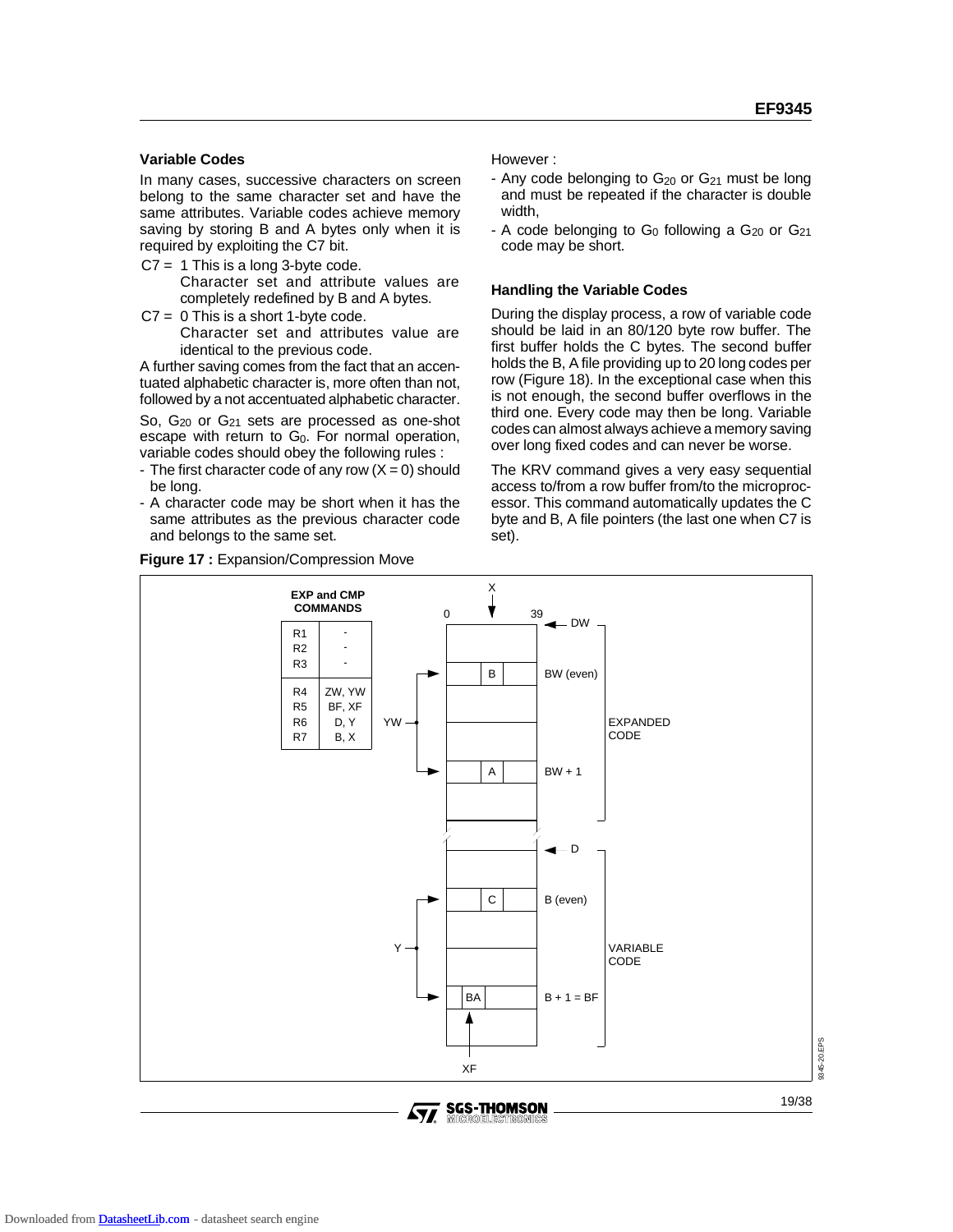Random access to a variable code is obviously not as easy. The EXP, KRE and CMP commands are designed to facilitate this task (figure 17).

The EXP command translates a full row of variable codes into a row of expanded codes. Expanded codes are generally not displayable by very similar to the long codes.

KRE gives a random access to an expanded code and makes it appear as a regular long code.

The CMP command translates a full row of expanded code into a row of variabble codes and minimizes the file size in the process.

These commands use a buffer pair as working area.



**Figure 18 :** Variable Codes in memory

### **Fixed Short Codes**

These fixed 16 bits codes achieve memory saving by another way. They may be easier to handle than variable codes. The penalty is in lesser display capabilities :

- Accentuated character sets are no longer available : accentuated characters must be individually provided by the character generators.
- G'11 and quadrichrome sets cannot be reached.
- Some attributes are latched and can be changed only while displaying a space (delimitor code).

The KRG command allows an easy access from/to an 80-byte row buffer in memory to/from the microprocessor (Figure 19). Figure 20 gives the fixed short to fixed long translation process which occurs for each row - while loading the internal row buffer before display.



9345-22.EPS

**Figure 19 :** Fixed Short Codes in Memory 80

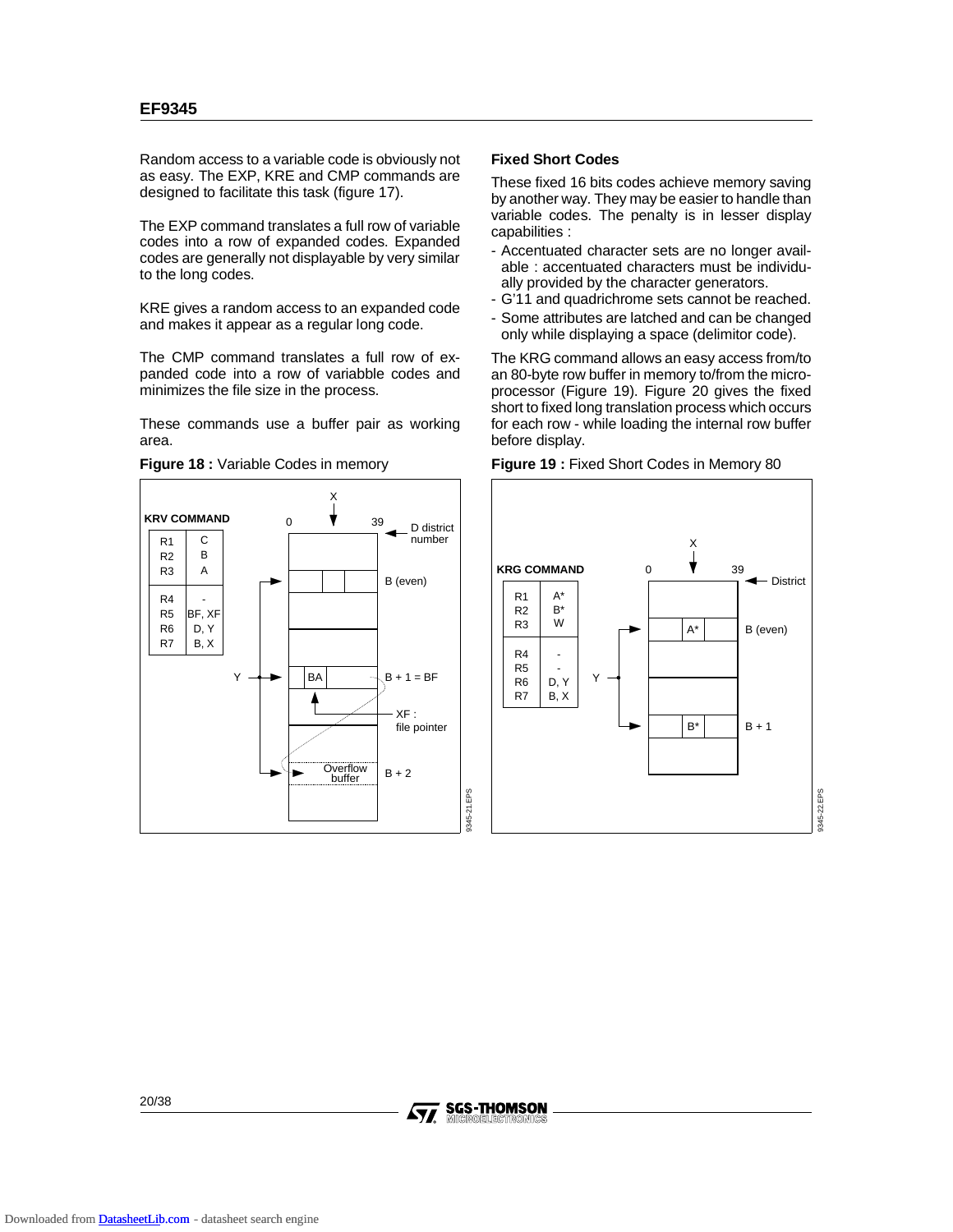

**Figure 20 :** Fixed Short Code to Fixed Long Code Translation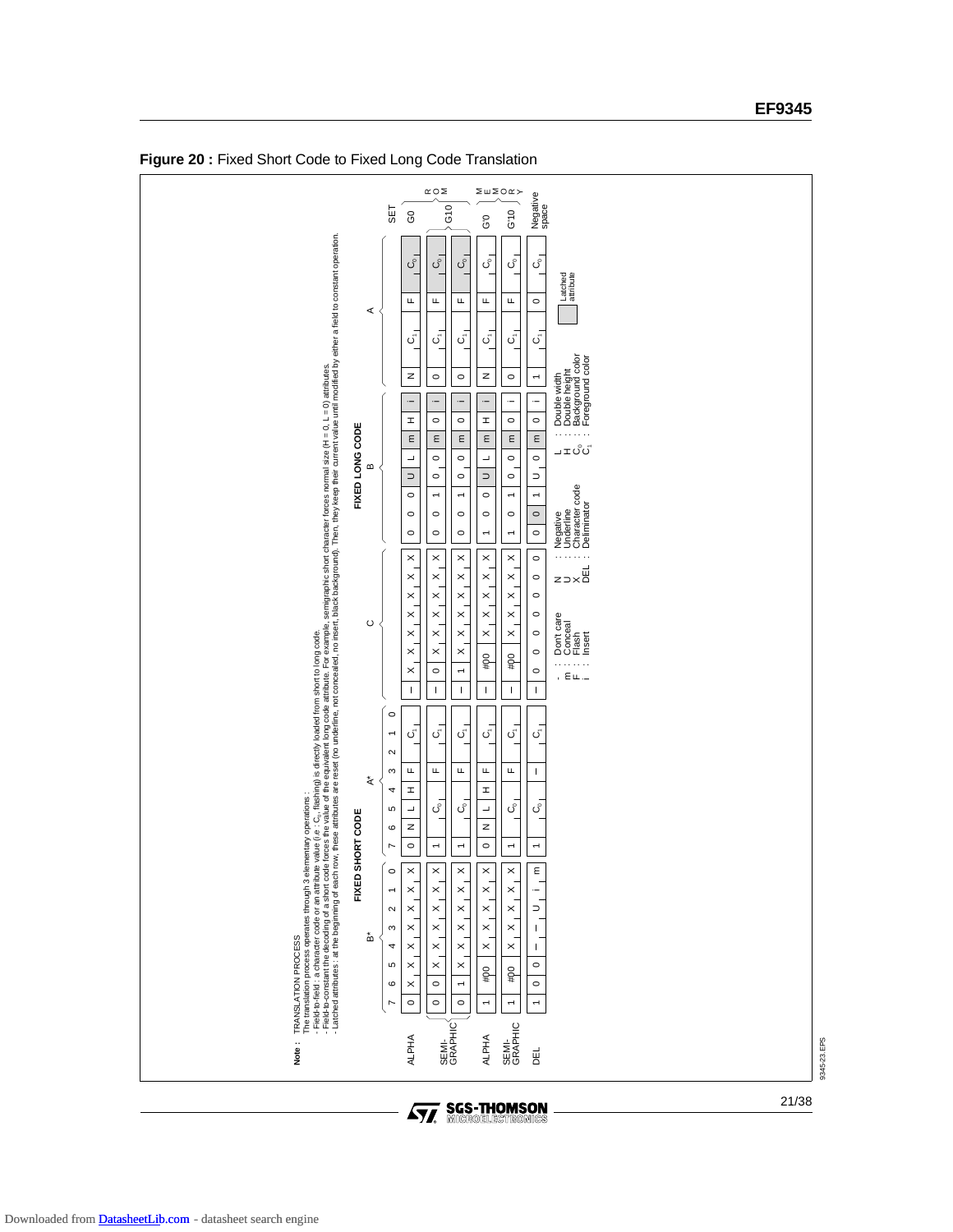### **USED DEFINED CHARACTER GENERATOR IN MEMORY : DOR REGISTER**

With 40 char / row, the elementary window dimensions on the screen are 10 slices x 8 pixels. Thus, a character cell holds 10 bytes in memory and 4 character cells are packed in one 40-byte buffer

(Figure 21). However, 5 bytes of a low resolution quadrichrome cell are enough to fill up to window. In this case, 8 character cells can be packed in one 40-byte buffer.



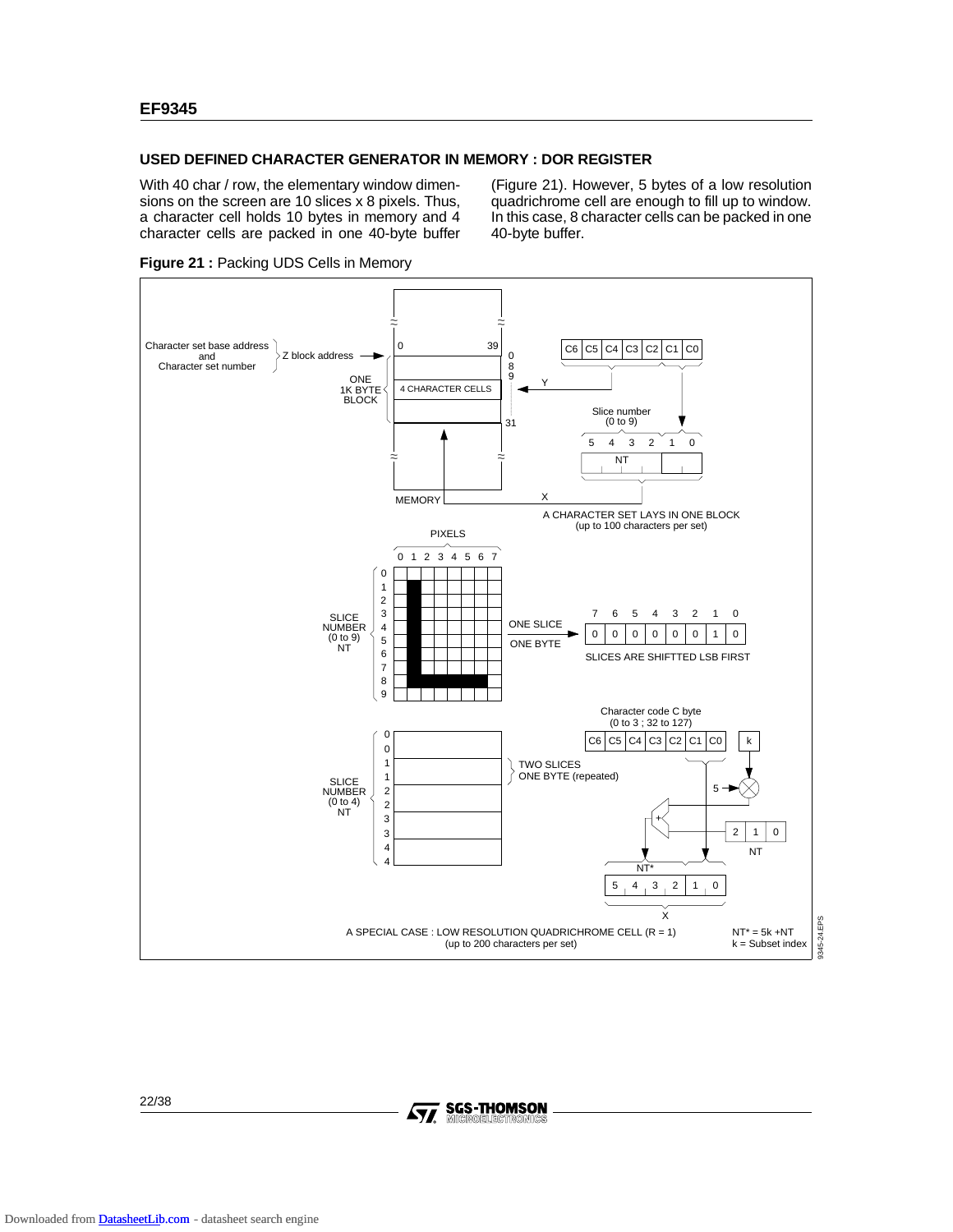The cells of one given character set should be layed in one block.

Up to 100 character cells may be addressed in each set (or 200 for low resolution quadrichrome only). The location in memory, where to fetch the sets in use, are declared by DOR register (Figure 22). For each type of set, it gives the MSB(s) of the Z block address. EF9345 reads the Z LSB(s) in the B byte of the (equivalent) long code. As usual, the character code is read in the C byte. NT is derived from the TV line rank in the row and the double height status.

### **Loading User Defined Character Set**

Before loading a character set into RAM, the user must :

- Assign a name to the set :

- G'0, G'10 or G'11 for bichrome characters.
- From  $Q_0$  to  $Q_7$  for quadrichrome characters.

**Figure 22 :** UDS Fetch to Display

- Assign a character number to each character belonging to this set, character numbers range from 0 to 3 and 32 to 127.
	- It is binary coded into 7 bits C(0:6) C(0:6) will be loaded later on into a C byte character code in order to display the character.
- A pointer to a character slice in memory is then manufactured from :
	- The character number C(0:6)
	- The slice number NT(0:3)
	- The block number assigned to the set  $Z(0:3)$

Figure 23 shows how to proceed with the auxiliary pointer and the OCT command.

**Note :** The main pointer may be also used. When sequentially accessing slices of a given character, auto incrementation is helpless.



345-25.EPS 9345-25.EPS

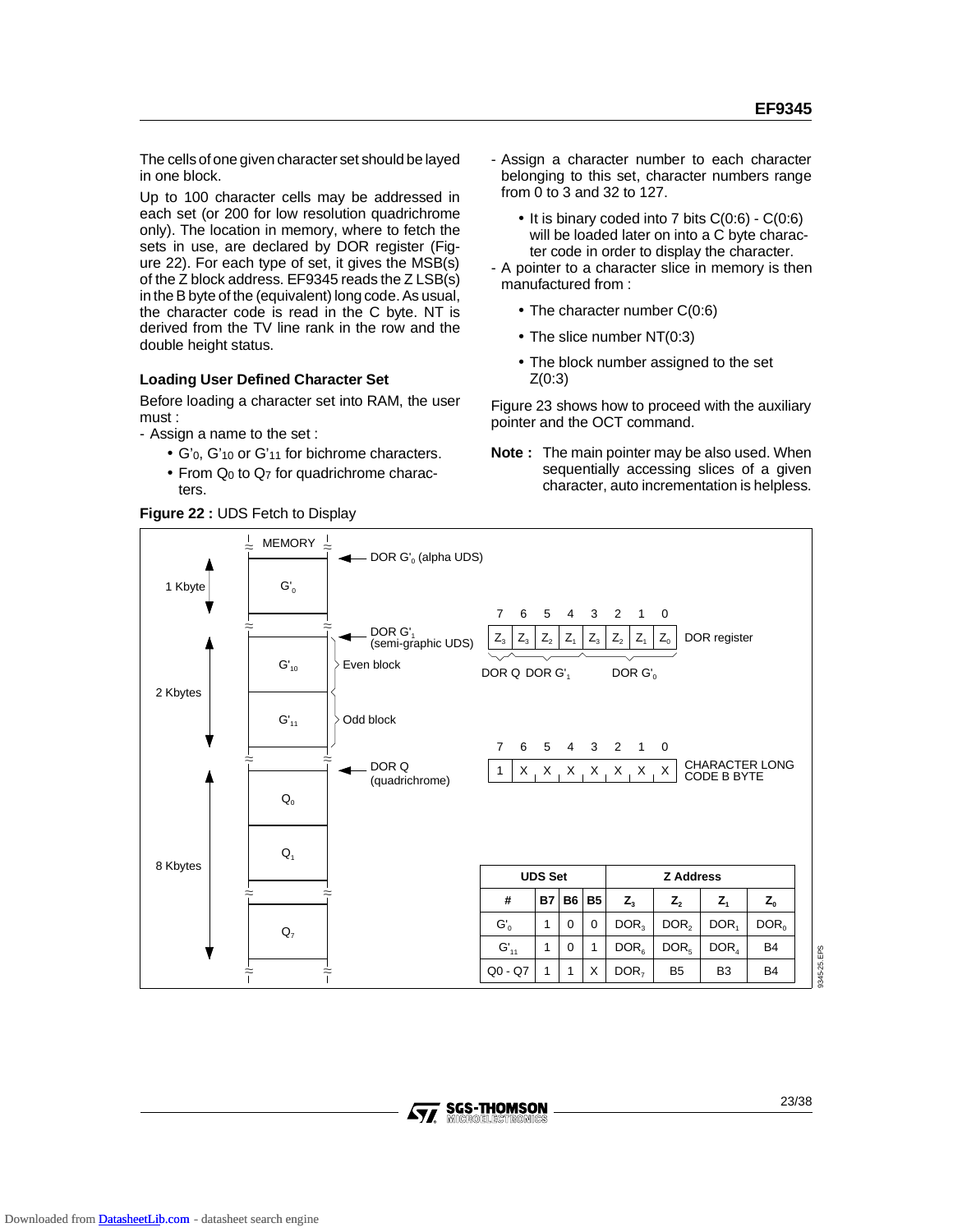

**Figure 23 :** Accessing a Character Slice in Memory Using OCT Command with Auxiliary Pointer

### **On-Chip Character Generator**

- G0 set is common to 40 and 80 char./row modes (Figure 24 and Figure 34).
- G10 is the standard mosaïc set for videotex (Figure 25).
- G11, G20 and G21 cannot be reached from the 16-bit short fixed codes (Figure 26 and Figure 27).

### **Displaying the Attributes**

1. For normal operation, a double height and/or double width character must be repeated in memory in two successive Y and/or X positions. The user may otherwise freely mix any character size.

2. The attributes are logically processed in the following order :

- Underline or underline cursor : foreground forced on the last slice  $(NT = 9)$ .

- Flash : background periodically forced on the whole window (0.5Hz). The phase depends on the negative attribute.

- Conceal : background forced permanently on the whole window. A concealed character neither blinks nor is underlined.

- Negative : exchange the background and foreground color values when set.

- Coloring.
- Complemented cursor mode.
- Insert : black color forced when required.
- 3. Basic pixel shift frequency :  $f_{CLK}$  x  $2/3 = 8$ MHz.

24/38

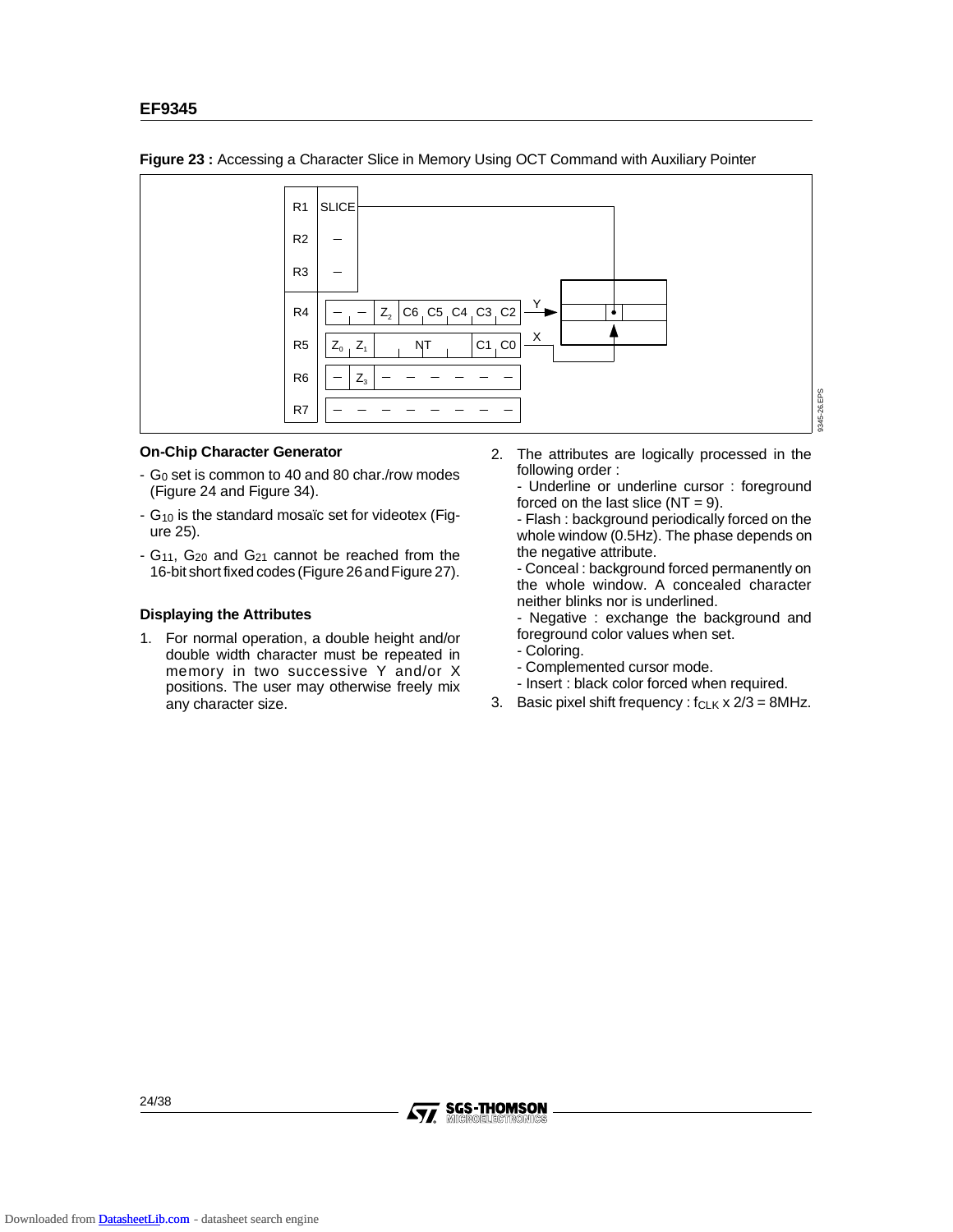|                |                |                |              | C <sub>6</sub><br>0<br>C <sub>5</sub><br>$\mathbf 0$ | 0<br>$\mathbf 0$                                           | 0<br>$\mathbf{1}$ | 0<br>1                  | 1<br>$\mathbf 0$                             | 1<br>0                                     | 1<br>$\mathbf{1}$                       | 1<br>$\mathbf{1}$                                                                                              |  |
|----------------|----------------|----------------|--------------|------------------------------------------------------|------------------------------------------------------------|-------------------|-------------------------|----------------------------------------------|--------------------------------------------|-----------------------------------------|----------------------------------------------------------------------------------------------------------------|--|
| C <sub>3</sub> | C <sub>2</sub> | C <sub>1</sub> | $_{\rm CO}$  | C <sub>4</sub><br>$\mathbf 0$                        | 1                                                          | 0                 | $\mathbf{1}$            | 0                                            | 1                                          | $\mathbf 0$                             | $\mathbf{1}$                                                                                                   |  |
| 0              | 0              | 0              | 0            |                                                      | œ.                                                         | <b>HANG</b>       | W<br>W                  | .<br>F<br>╥<br>₩                             | الانتقالات<br>Ø<br><b>Lette</b>            | HHH<br>H                                | Hitti<br>Ħ                                                                                                     |  |
| 0              | 0              | 0              | $\mathbf{1}$ | Δ<br>TП                                              | 1991<br> 110  <br> 1111                                    | <b>THE</b>        |                         | <b>TWT</b><br>⊞<br>H<br>WW                   | <u> 1944-195</u><br>I                      | $\frac{1}{2}$<br>D<br>tiniti            | I<br>电电阻                                                                                                       |  |
| 0              | 0              | $\mathbf{1}$   | 0            | ш<br>H<br>الاستناء                                   | p.<br>$\frac{1}{2}$<br><b>itali</b>                        |                   | pose<br>Pode            | TTTTTTTTTTT <i>T</i><br>ÆÏ<br>ŦŦ<br>الانتتال | <b>HITHE</b><br>Œ<br>∓<br>邸<br><b>HHHH</b> | <b>THE</b><br>$\boxplus$<br><b>TEXE</b> | <b>MAR</b>                                                                                                     |  |
| 0              | 0              | $\mathbf{1}$   | $\mathbf{1}$ | W<br>H                                               | pop<br>Peda                                                | ET                | ECO                     | Œ<br>W                                       | m<br>m<br>HTT.                             | <b>HAIR</b><br>i ali                    | E                                                                                                              |  |
| $\mathbf 0$    | $\mathbf{1}$   | $\mathbf 0$    | 0            | التبا<br>لأشتانا                                     | <b>BAN</b>                                                 | WW                | WW<br>MA                | فتست                                         | W<br><u>Milli</u>                          | E<br>Œ<br>timit                         |                                                                                                                |  |
| 0              | 1              | 0              | 1            | سست                                                  | WWW                                                        | H.                | ilinii<br>Muua          | mт<br>$\mathbf{H}$<br>ŦĦ.<br>للسنا           | pan<br><b>HALL</b>                         | <b>THE REAL</b><br>ŒТ<br>Ŧ<br>HAII      | <b>TILL</b>                                                                                                    |  |
| 0              | 1              | $\mathbf{1}$   | 0            | <u> Here i</u><br>Е                                  | pop<br>Proj                                                | B<br>HALL         | 11111<br>10111<br>10111 | TTTTTTTT<br>H                                | <b>WEBSTER</b><br>H                        |                                         | W                                                                                                              |  |
| 0              | 1              | $\mathbf{1}$   | 1            | т                                                    | <b>BUN</b>                                                 | <b>BAN</b>        | <u>ын н</u><br>E        | Ш<br><b>HTTLE</b>                            | H                                          | ĦН<br>₩.                                |                                                                                                                |  |
| 1              | 0              | 0              | 0            | ihnili                                               | <b>BAN</b>                                                 | <b>HERE</b>       | ببيسي<br>Es             | ⊞<br>$\pm$<br>ᄈ                              | Ŧ<br>B<br>T<br>Ħ                           | <b>TEE</b><br>  HEE<br>  HEEE           |                                                                                                                |  |
| 1              | 0              | 0              | 1            | $\overline{\phantom{a}}$<br>H<br>$\overline{1}$      | A.H<br><u>pan</u>                                          | E                 | <b>TER</b>              | ┅<br>Ŧ<br><b>HTTHE</b>                       | W<br><b>HHHH</b>                           | 購<br><u>HE</u>                          | pose                                                                                                           |  |
| $\mathbf{1}$   | 0              | $\mathbf{1}$   | 0            | $\pm \pm \pm \pm$                                    | Æ<br>HTTT I                                                | <b>BUE</b>        | <b>HANG</b>             | <u> Halli</u>                                | H<br>H H                                   | H<br>王甫                                 | ┅┅<br>E                                                                                                        |  |
| 1              | 0              | $\mathbf{1}$   | 1            | m<br>Ŧ<br>Ŧ<br>الاستنا                               | ĕ,<br>$\frac{1}{\sqrt{2}}$<br>H<br>$\overline{\mathbf{H}}$ |                   | <b>BULLER</b>           | W                                            | Æ<br>⊞⊞                                    | <b>SE</b>                               |                                                                                                                |  |
| 1              | 1              | $\mathbf 0$    | 0            |                                                      | an an                                                      | <u>Han</u>        | M<br>ШШ                 | ₩.<br>لتست                                   | <u>matan s</u>                             | <u> HHHHH</u>                           |                                                                                                                |  |
| 1              | $\mathbf{1}$   | 0              | $\mathbf{1}$ | B                                                    | W<br><del>mm</del>                                         |                   | ann<br>Loch             | m<br><del>.</del>                            | H<br><b>WAR</b>                            | <b>Fill</b><br><del></del>              | en de la population de la population de la population de la population de la population de la population de la |  |
| 1              | 1              | $\mathbf{1}$   | 0            | WW                                                   | <b>WEIGHT</b>                                              |                   | BUIL                    | $\frac{1}{1}$<br>H                           | B                                          | <b>TAR</b><br>甫                         | <b>Hill</b>                                                                                                    |  |
| 1              | 1              | $\mathbf{1}$   | 1            | E<br>WW                                              | WW<br><u>Haribi</u>                                        |                   |                         | m<br>$\ddagger$<br>Hindi                     | <b>Billi</b>                               | <b>Tilli</b><br>⊞                       |                                                                                                                |  |

**Figure 24 :** G0 Alphanumeric Character Set in 40 Character/Row Mode

**Ay, SGS-THOMSON**<br>MICROELECTRONICS

9345-27.EPS

9345-27.EPS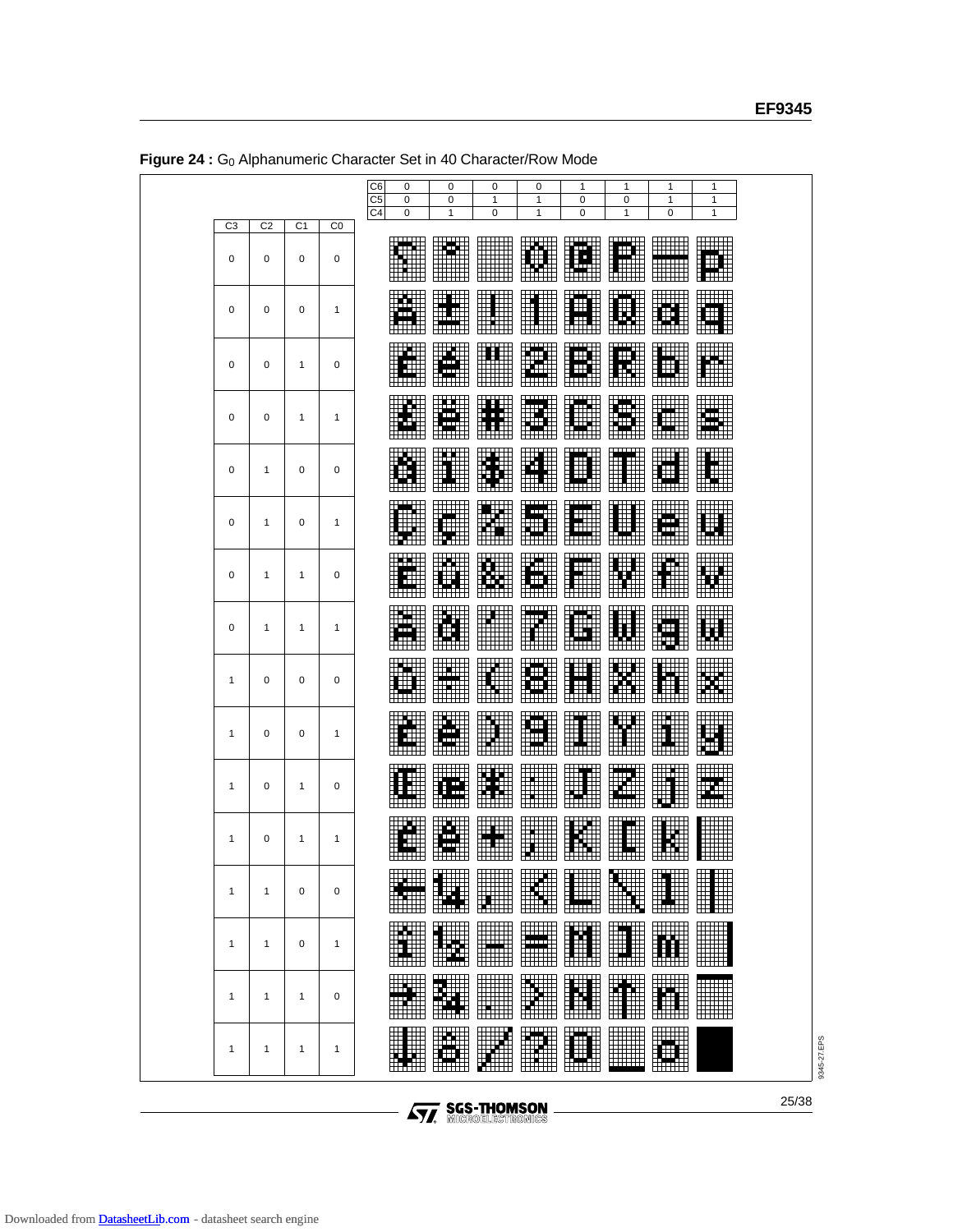|                |              |                |                |                                  | Figure 29 . Giv Semigraphic Character Set | SEPARATED SEMI-GRAPHIC     |                                   |                                                                                               |                               |                              | MOSAIC SEMI-GRAPHIC                   |                       |  |  |
|----------------|--------------|----------------|----------------|----------------------------------|-------------------------------------------|----------------------------|-----------------------------------|-----------------------------------------------------------------------------------------------|-------------------------------|------------------------------|---------------------------------------|-----------------------|--|--|
|                |              |                |                | C <sub>6</sub>                   | 0<br>0<br>0<br>1<br>1<br>0<br>1<br>1      |                            |                                   |                                                                                               |                               |                              |                                       |                       |  |  |
|                |              |                |                | C <sub>5</sub><br>C <sub>4</sub> | 0<br>0                                    | 0<br>1                     | 1<br>0                            | $\mathbf{1}$<br>1                                                                             | 0<br>0                        | 0<br>1                       | 1<br>0                                | 1<br>1                |  |  |
| C <sub>3</sub> | C2           | C <sub>1</sub> | C <sub>0</sub> |                                  |                                           |                            |                                   |                                                                                               |                               |                              |                                       |                       |  |  |
| 0              | 0            | 0              | 0              |                                  | <b>Alian</b>                              |                            |                                   | سسه                                                                                           |                               |                              | <b>HANGER</b><br>$\blacksquare$       | <b>Tilli</b>          |  |  |
| 0              | $\mathbf 0$  | $\mathbf 0$    | $\mathbf{1}$   |                                  | <b>MARK</b><br><b>HIIII</b>               | <b>WE</b>                  |                                   | <b>WAN</b><br>سنسن                                                                            |                               | eill                         | <b>ANTI</b><br>▦                      | ₩                     |  |  |
| 0              | 0            | 1              | 0              |                                  | W                                         | <b>Hill</b>                | <b>MA</b>                         | W                                                                                             | W.<br>William                 |                              | H<br>H                                | ₩.<br>سىنا            |  |  |
| 0              | 0            | 1              | 1              |                                  | erna<br>Hill                              | <b>PAN</b>                 | <b>M</b><br>MA                    | L. H.<br>WW<br><b>EXEMPT</b>                                                                  | <b>HERR</b>                   | <b>THEFT THEFT</b><br>Willi  | WWW<br>⊞⊞                             | <b>HILLE</b>          |  |  |
| $\mathbf 0$    | 1            | 0              | 0              |                                  | <b>WWW</b>                                |                            | <b>MANA</b>                       | pod poznatela poznatela poznatela poznatela pozzi<br><b>HELL</b>                              |                               |                              | <u>WWW</u><br>▦                       | iliji<br>M            |  |  |
| $\mathbf 0$    | 1            | 0              | $\mathbf{1}$   |                                  | W                                         | <b>MII</b><br>MII<br>MII   | Fi                                | ∰<br>┯┯<br>m<br>ومناصبانا                                                                     |                               | <u>Mana</u>                  | W<br>⊞                                | H                     |  |  |
| $\mathbf 0$    | $\mathbf{1}$ | $\mathbf{1}$   | $\mathbf 0$    |                                  | I                                         |                            |                                   | W                                                                                             | $\boxplus$<br><b>Milli</b>    | ₩<br>H                       | ▦<br>$\boxplus$                       | ⊞                     |  |  |
| 0              | 1            | 1              | $\mathbf{1}$   |                                  | imili                                     | <b>M</b><br>Mili           | Ш<br><b>THE R</b>                 | ⊞<br>m<br><b>The Sec</b>                                                                      | <b>A</b>                      | 9                            | ▦                                     | $\pm$                 |  |  |
| 1              | 0            | 0              | 0              |                                  | <b>HITEL</b><br>ⅢⅢ                        | <b>MAR</b><br>H            |                                   | <b>Till</b><br>H.                                                                             |                               | <b>THE SEA</b><br>$\boxplus$ | HILL<br>H                             | <b>Alian</b>          |  |  |
| 1              | 0            | 0              | $\mathbf{1}$   |                                  | $\blacksquare$                            | ╙<br>H                     | <b>A</b><br><u>HHM</u>            | <u>imm</u>                                                                                    | Ħ<br><b>HEMI</b>              | $\Box$<br>用<br>Ħ             | $\blacksquare$<br>$\blacksquare$<br>₩ | <b>HELL</b>           |  |  |
| 1              | 0            | $\mathbf{1}$   | $\mathbf 0$    |                                  | all C<br>▦<br><b>HHHH</b>                 | W.                         | W.                                | EU.                                                                                           | W<br>Ww                       | H<br>$\blacksquare$          |                                       | H                     |  |  |
| $\mathbf{1}$   | 0            | 1              | 1              |                                  | W<br>HHH                                  | <b>W</b>                   | <b>inis</b>                       | m                                                                                             | ⊞<br>Hillin                   | $\boxplus$<br>Œ              | H<br>لملطا المطمل                     | $\mathop{\Downarrow}$ |  |  |
| $\mathbf{1}$   | $\mathbf{1}$ | 0              | 0              |                                  | popu<br>ᄈ                                 | <b>HELLE</b><br>H          | $\overline{1}$<br>m<br><b>THE</b> | <b>THEFT</b><br><b>THE REA</b>                                                                | <b>HERRI</b><br><b>THEFT</b>  | <b>HELLER</b><br>⊞           | <b>HHHH</b><br>$\blacksquare$         | <b>HELL</b>           |  |  |
| $\mathbf{1}$   | 1            | $\mathbf 0$    | $\mathbf{1}$   |                                  | <b>THE</b>                                | LUE<br>H                   | <u> a Wi</u><br>₩₩                | <b>ATT</b><br>ta in                                                                           | $\blacksquare$<br><b>HELL</b> | $\pm$<br>⊞                   | $\pm$<br>$\blacksquare$               | $\pm$                 |  |  |
| $\mathbf{1}$   | $\mathbf{1}$ | $\mathbf{1}$   | 0              |                                  | HU.<br><b>HHHH</b>                        | M                          | HH.,<br><u>titik a</u>            | ╫╫╇<br>سنطينا                                                                                 | $\boxplus$<br><b>HHHH</b>     | $\mathbb{H}$<br>₩            | $\blacksquare$<br>$\blacksquare$      | Ħ                     |  |  |
| $\mathbf{1}$   | 1            | $\mathbf{1}$   | 1              |                                  | łц.                                       | <u> j.</u><br><u> KANA</u> | ▦<br>m                            | artistik kanal politik kanal sebagai pada tahun 1979.<br>Pada tahun 1979.<br>Pada tahun 1979. | <b>HHH</b>                    | Ħ                            | $\blacksquare$                        |                       |  |  |

**Figure 25 :** G10 Semigraphic Character Set

26/38

**Formal SGS-THOMSON**<br>To Microelectronics

9345-28.EPS

9345-28.EPS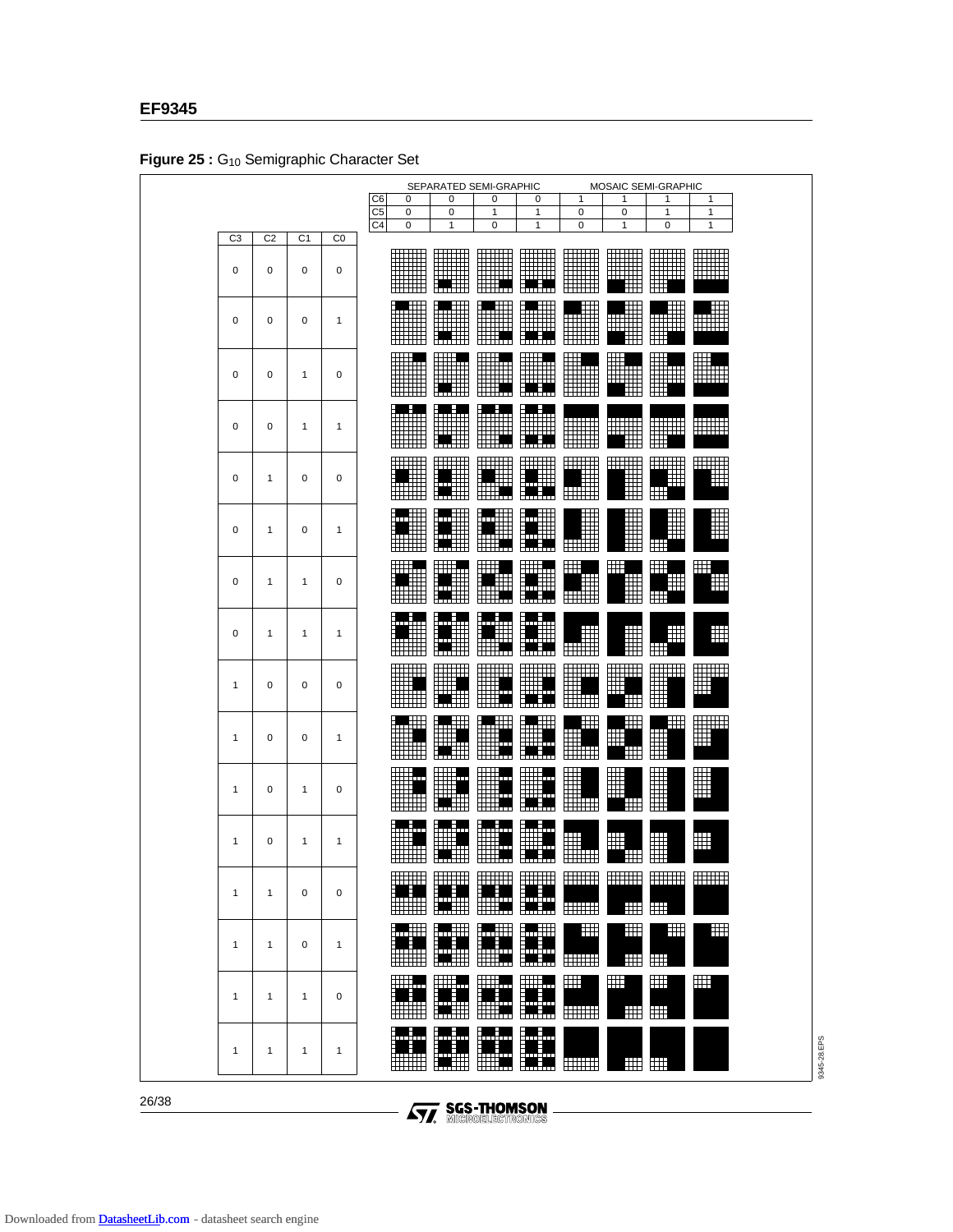# **EF9345**

|              |                |                |              | C <sub>5</sub><br>0<br>0                                                   |
|--------------|----------------|----------------|--------------|----------------------------------------------------------------------------|
| C3           | C <sub>2</sub> | C <sub>1</sub> | $_{\rm CO}$  | C <sub>4</sub><br>$\pmb{0}$<br>$\mathbf{1}$                                |
| 0            | 0              | $\mathbf 0$    | $\mathbf 0$  | ill.                                                                       |
| 0            | 0              | $\pmb{0}$      | $\mathbf{1}$ | E<br><b>THE</b><br><b>THEF</b>                                             |
| 0            | $\pmb{0}$      | $\mathbf{1}$   | $\pmb{0}$    | HIII<br>Ħ                                                                  |
| 0            | 0              | $\mathbf{1}$   | $\mathbf{1}$ | ii d<br>Ë                                                                  |
| 0            | $\mathbf{1}$   | 0              | 0            | $\blacksquare$                                                             |
| 0            | $\mathbf{1}$   | 0              | $\mathbf{1}$ |                                                                            |
| 0            | $\mathbf{1}$   | $\mathbf{1}$   | $\mathbf 0$  | H<br>$\pm\text{H}\pm\text{H}$<br>₩<br>田<br>П<br>Ŧ                          |
| 0            | $\mathbf{1}$   | $\mathbf{1}$   | $\mathbf{1}$ | Ħ<br>囲<br>₩<br>a a ser<br>H<br>$\mathbb H$<br>E                            |
| $\mathbf{1}$ | 0              | 0              | $\pmb{0}$    | ⊞<br>鼺<br>HH                                                               |
| $\mathbf{1}$ | 0              | 0              | $\mathbf{1}$ | $\mathbb H$<br>╫<br>E.<br><b>HHHH</b>                                      |
| $\mathbf{1}$ | 0              | $\mathbf{1}$   | $\pmb{0}$    |                                                                            |
| $\mathbf{1}$ | 0              | $\mathbf{1}$   | $\mathbf{1}$ | <b>HHHH</b><br>⊞                                                           |
| $\mathbf{1}$ | $\mathbf{1}$   | 0              | $\pmb{0}$    | W<br>Ħ                                                                     |
| $\mathbf{1}$ | $\mathbf{1}$   | 0              | $\mathbf{1}$ | Fall<br>$\blacksquare$<br>$\blacksquare$                                   |
| $\mathbf{1}$ | $\mathbf{1}$   | $\mathbf{1}$   | $\mathbf 0$  | $\mathbb{I}$<br><b>HIHE</b><br>ſ<br>$\boxplus$<br>用<br>⊞                   |
| $\mathbf{1}$ | $\mathbf{1}$   | $\mathbf{1}$   | $\mathbf{1}$ | $\blacksquare$<br>H<br>$\blacksquare$<br>$\pm$<br>M<br>$\blacksquare$<br>⋕ |

Figure 26 : G<sub>11</sub> Stroke Set

**Ay, SGS-THOMSON**<br>MICROELECTRONICS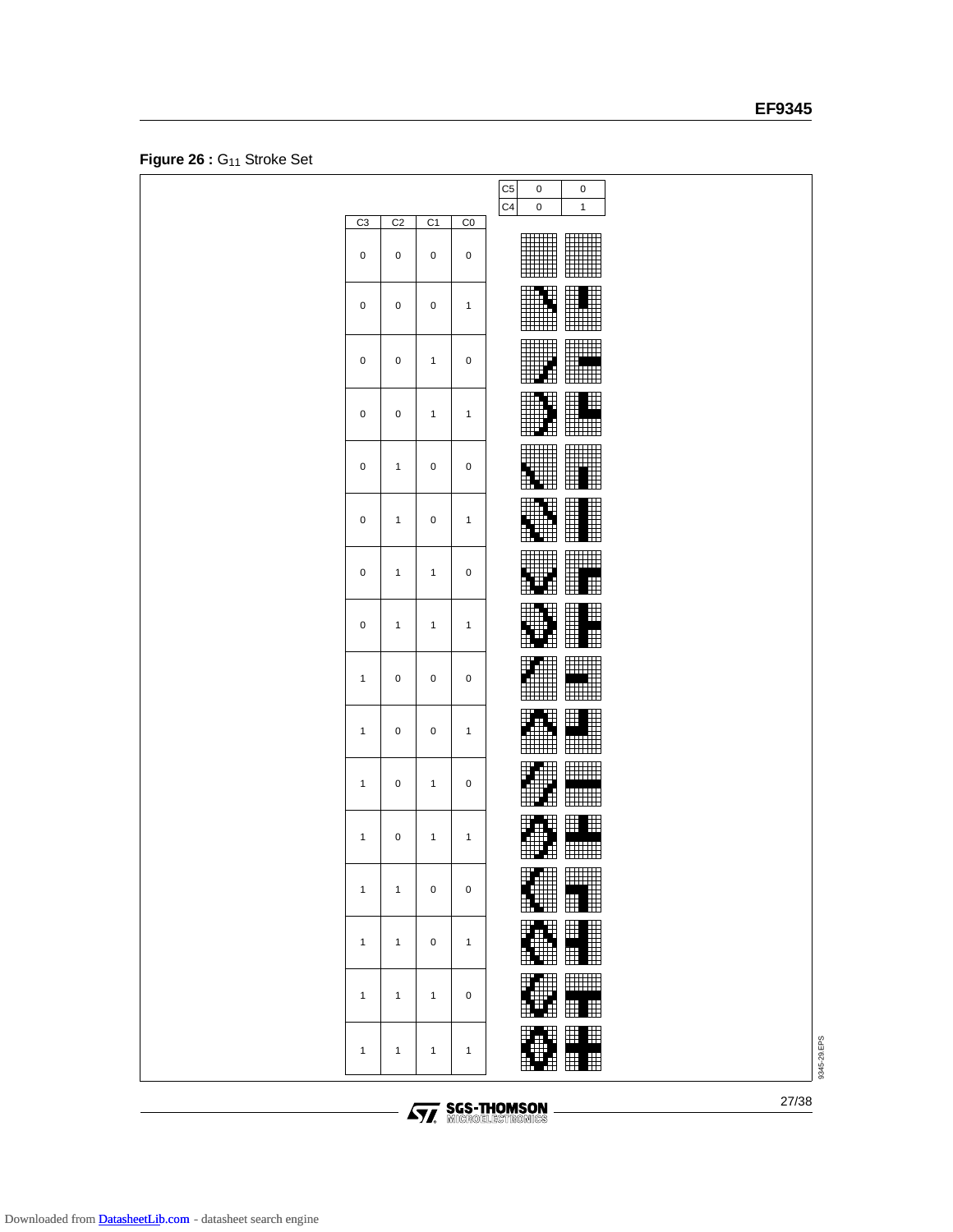

Figure 27 : G<sub>20</sub> and G<sub>21</sub> Accentued Character Sets

28/38

**AVA** SGS-THOMSON

9345-30.EPS

9345-30.EPS

ĦĦ.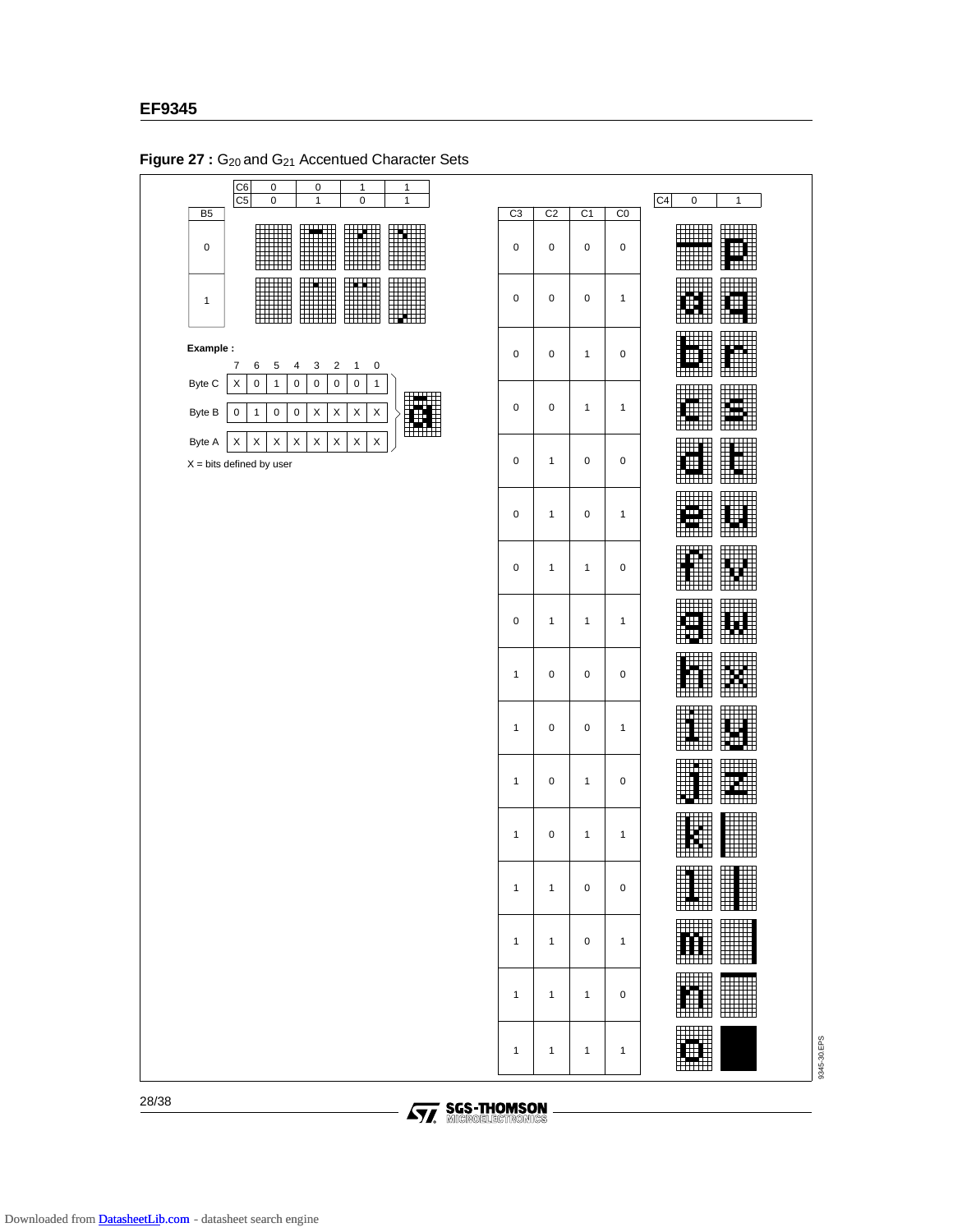### **80 CHAR/ROW CHARACTER CODES**

To display pages in 80 character per row format, one of two character code formats must be selected :

- Long (12 bits) code : 4 parallel attributes and large on-chip 1024 semigraphic character set,
- Short (8 bits) code : no attribute, no semigraphic set.

Both formats address the on-chip G0 set (128 characters 6 x 10). None allows UDS addressing.

### **Long Codes**

Each 6 pixels x 10 lines character window on the screen is associated with a 12-bit code in memory, namely a C byte and an attribute nibble A (Figure 18). C7 bit designates the set.

- Alphanumeric set : C7 = 0 C(0:6) designates one out of 128 alphanumeric characters in the G0 on-chip set. This set is common to the 40 char/row format, with the 2 right most columns truncated (see Figure 34). A(0:3) gives 4 parallel attributes.

- Mosaïc set :  $C7 = 1$ 

A(1:3) and C(0:6) address a dedicated mosaïc character. Each of these address bits controls the foreground/background status of a 3 pixels x 2 lines sub-window : foreground when the bit is set.

A0 provides a color select attribute.

**Figure 28 :** 80 Char/Row Character Code

### **Short Codes**

They are derived from the long code by giving a 0 implicit value to each bit of the A nibble : positive, not underlined, not flashing.

### **Packing the Codes in Memory**

Long codes are paired. A pair is packed in a 3-byte word. Therefore, the 80 codes of a row fill a 120 byte row buffer (Figure 29). The left most position on the screen is even. Its corresponding C byte is at the beginning of the first buffer. The next position on the screen is odd. Its corresponding C byte is at the beginning of the second buffer. Both nibbles are packed in the third buffer. With short codes, the same scheme yields 80-byte row buffers.

### **Access to the Codes in Memory**

KRL command transfers 12 bits from/to the R1 and R3 registers to/from memory. The read modify write operation, necessary to write the A nibble in memory, is automatically performed provided that the A nibble is repeated in the R3 register (Figure 30). Dedicated auto-incrementation is also performed when required.

KRC command does a similar job for the short codes (Figure 31).

A very simple scheme allows the microprocessor to transcode an horizontal screen location into a pointer (Figure 32). The joint use of this scheme with the dedicated command alleviates all the packing/unpacking troubles.

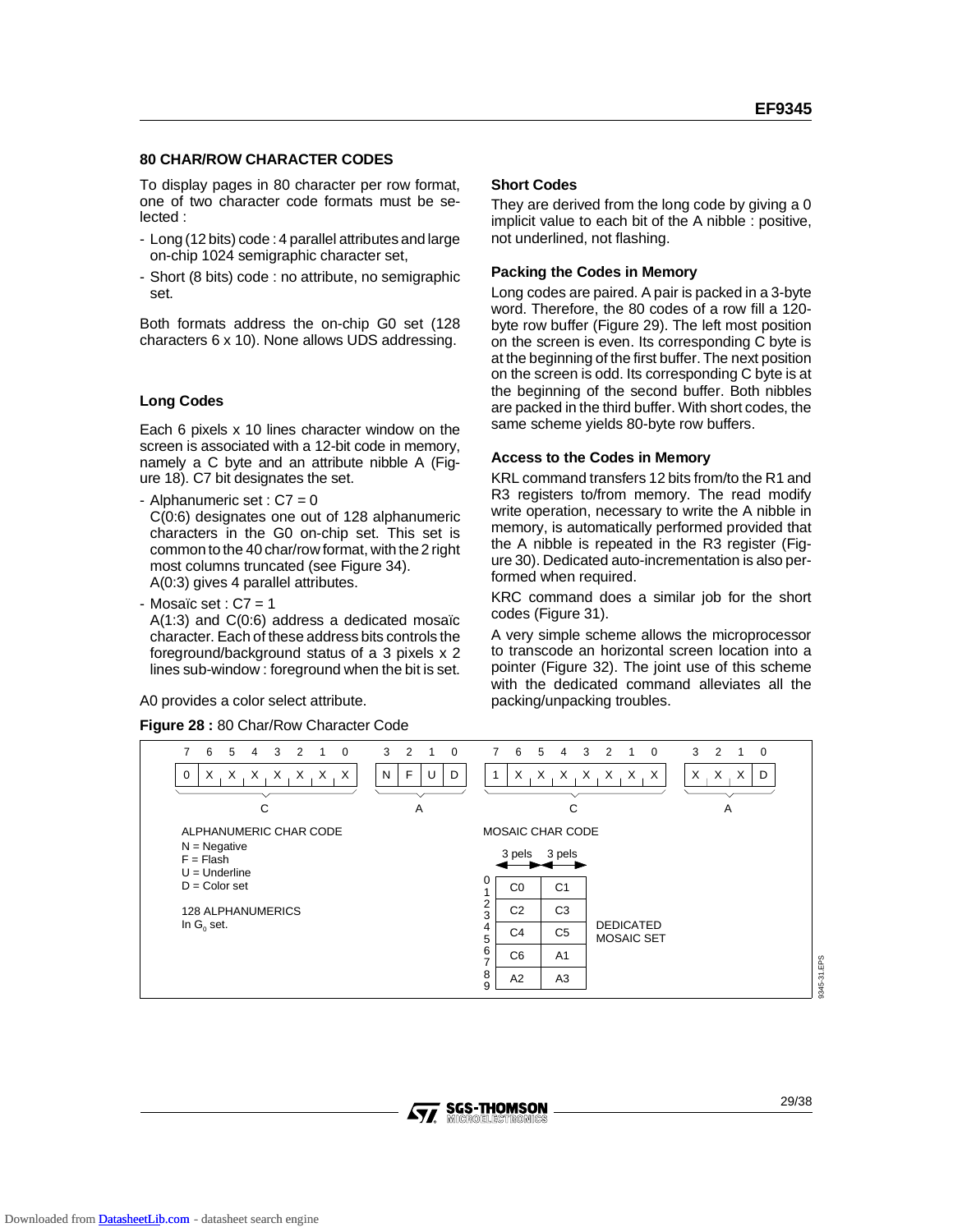**Figure 29 :** 80 Char/Row Character Code Packing







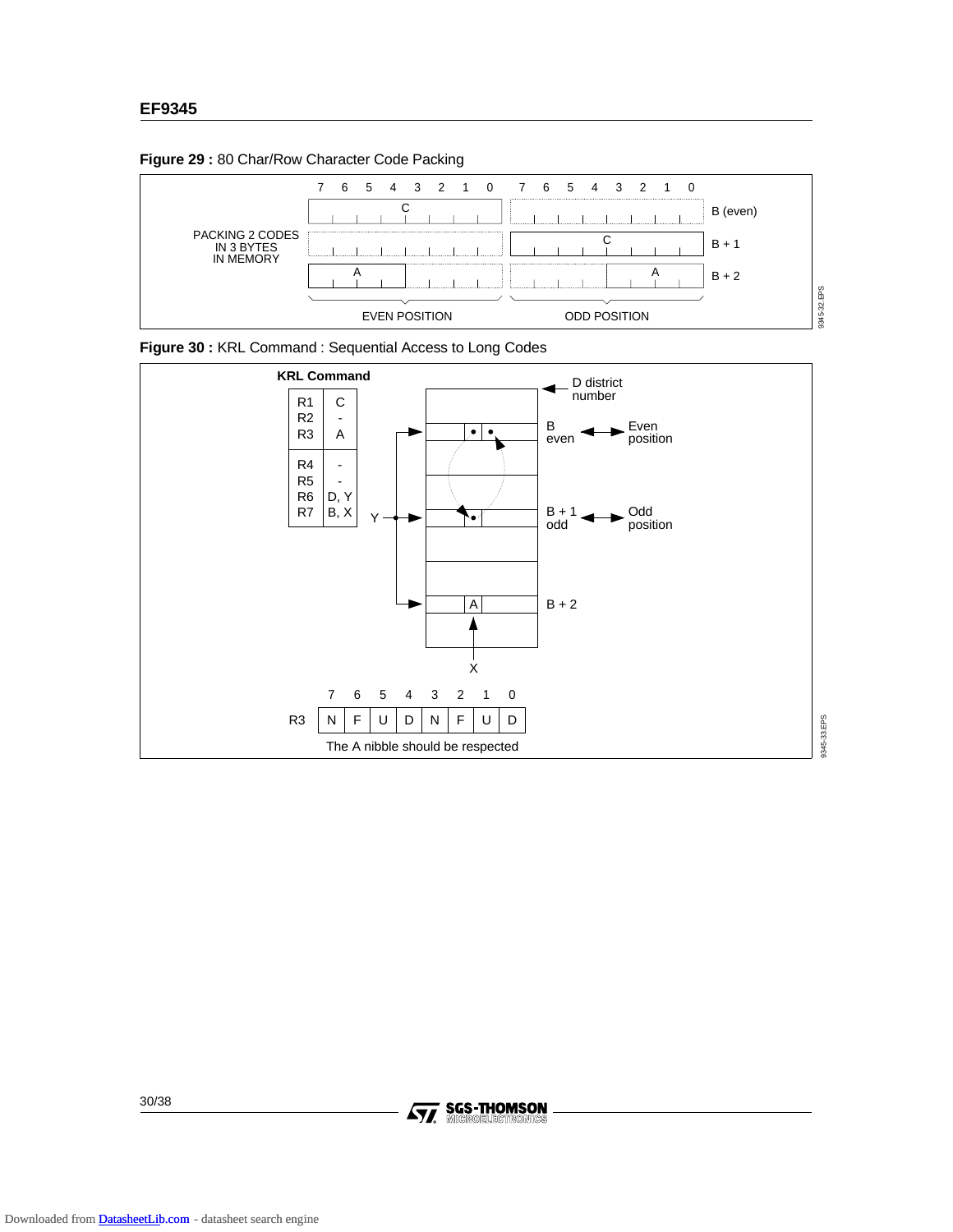### **Displaying the Attributes - DOR Register**

Short code and mosaïc characters are not flashing, not underlined and "positive".

The attributes are processed in the following order :

- Underline or underlined cursor : foreground is forced on the last slice  $(NT = 9)$ .
- Flash : background is periodically (0.5Hz 50%) forced on all the window. The phase depends on the negative attribute.
- Color select : a "positive" character is displayed

with a background color same as the margin color. The foreground color is selected in DOR register by the D attribute.

- Negative : when the character is negative, background and foreground colors are exchanged. In complemented CURSOR position, these colors are complemented.
- Insert : the D attribute selects one insert value in DOR register. This attribute is then processed up to the current insertion mode (see screen format and attribute insert section.









**Figure 33**



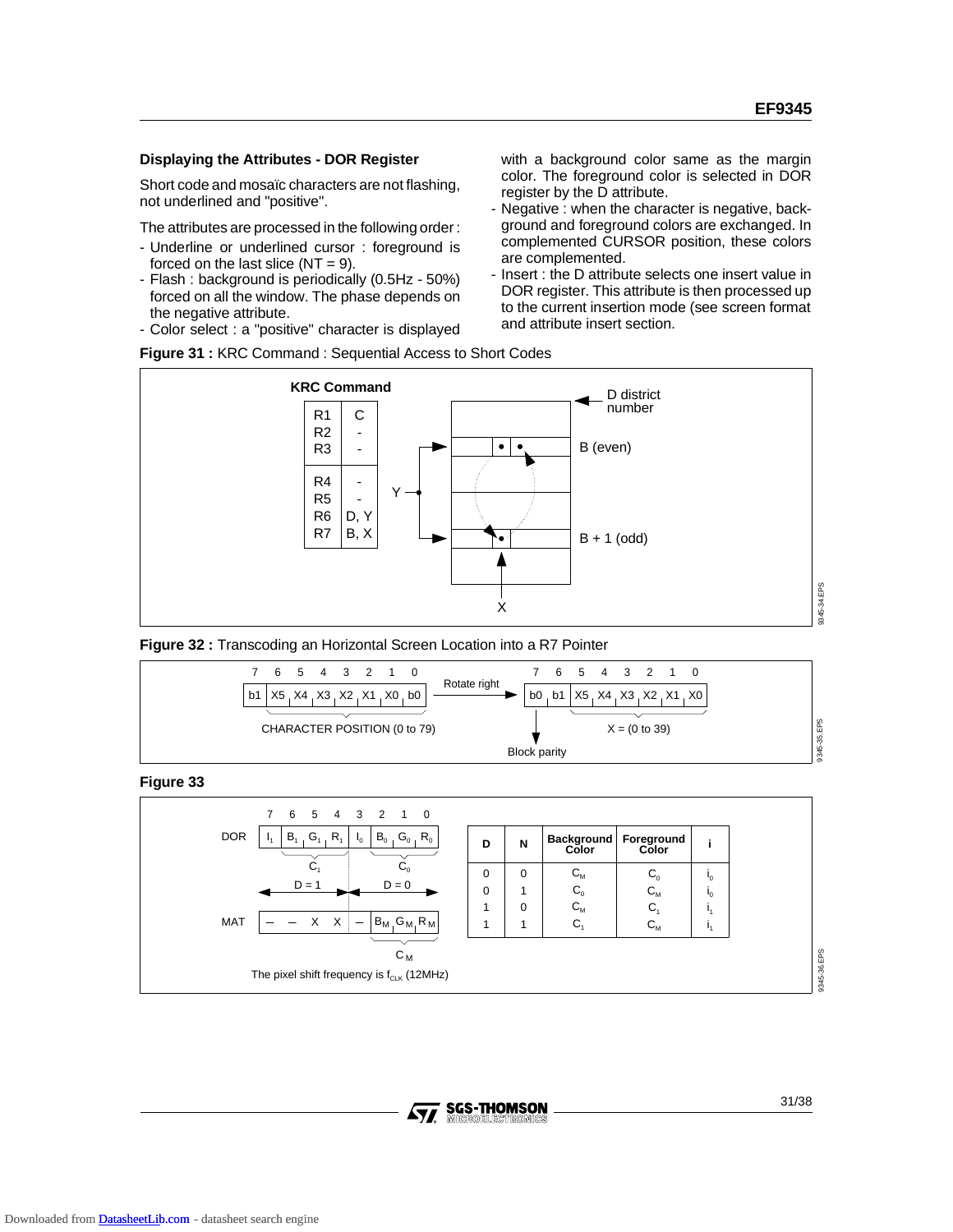|                |                |                |                | C7<br>0<br>0<br>0<br>0<br>0<br>0<br>0<br>0<br>C <sub>6</sub><br>0<br>0<br>0<br>0<br>$\mathbf{1}$<br>1<br>$\mathbf{1}$<br>1<br>C <sub>5</sub><br>0<br>1<br>0<br>$\mathbf{1}$<br>0<br>1<br>0<br>$\mathbf{1}$<br>C4<br>0<br>$\mathbf{1}$<br>0<br>0<br>0<br>$\mathbf{1}$<br>1<br>1 |             |
|----------------|----------------|----------------|----------------|--------------------------------------------------------------------------------------------------------------------------------------------------------------------------------------------------------------------------------------------------------------------------------|-------------|
| C <sub>3</sub> | C <sub>2</sub> | C <sub>1</sub> | C <sub>0</sub> |                                                                                                                                                                                                                                                                                |             |
| 0              | 0              | 0              | 0              | ╥╖<br>╥╥╥<br>╓┰┰┰┰<br>E<br>$\frac{1}{2}$<br>▦<br><b>THE</b><br>lite<br>E<br>ŧ<br>Ħ<br>H<br>$\mathbb{H}^{\bullet}$ .<br>ĦŦĦ<br>EŦ<br>⊞<br>⊞<br><b>HHH</b>                                                                                                                       |             |
| 0              | 0              | 0              | 1              | $\blacksquare$<br>TTTTTT<br>ㅠㅠ<br>mm<br>$\Box$<br>$\Box \Box \Box$<br>╓┰┰┰<br>W<br>m<br>H<br>∰<br>I.<br>$\mathbf{B}$<br>Œ<br>į.<br>ш<br>i in I<br>m<br>ĦŦĦ<br>⊞⊞<br>$\Box$<br>$\overline{a}$<br>$\Box$                                                                         |             |
| 0              | 0              | $\mathbf{1}$   | 0              | ₩<br>E<br>墙<br>⊞<br>H<br>H<br>щ<br>Ŧ<br>Ä<br>Ŧ<br>Ħ<br>Œ<br><u>im </u><br>HTTT<br>ŦŦŦ<br>$\Box$<br>⊞                                                                                                                                                                           |             |
| 0              | 0              | 1              | 1              | ш<br><b>THEFT</b><br>E<br>y.<br>W<br>X<br>lic.<br>щ<br>Ø<br>睡<br>m<br>$\Box$<br>أيريا<br>$\mathbf{H}$<br>ĦŦ<br>$\overline{\mathrm{H}}$<br>⊞⊞                                                                                                                                   |             |
| 0              | 1              | 0              | 0              | ╥╥╥<br>H<br>W<br>₩<br>I<br>m<br>$\frac{1}{1}$<br>W<br>t.<br>Ħ<br>H<br><b>in T</b><br>m                                                                                                                                                                                         |             |
| 0              | $\mathbf{1}$   | 0              | 1              | mт<br><b>TTTT</b><br>TTTTT<br>mm 11<br>╥╥╖<br><b>THE</b><br>₩<br>- 1<br>Ŧ<br>m<br>圃<br>mп,<br>Ħ<br>$^+$<br><b>FOR</b><br>Hink<br>ж<br>ĦŦ<br>₩<br>₩<br>▦<br>٣m<br><b>HTTT</b>                                                                                                   |             |
| 0              | 1              | $\mathbf{1}$   | 0              | ш<br>t.<br>po<br>E<br>E<br>ĦĦ<br>Ŧ<br>it:<br>M<br>▓<br>ĦŦ<br>m<br>ᄈ                                                                                                                                                                                                            |             |
| 0              | 1              | 1              | 1              | шш<br>E<br>ü<br>W<br>lin.<br>Ölü<br>Œ<br>F<br>Ш<br>H.<br>Ŧ<br>m<br>there                                                                                                                                                                                                       |             |
| $\mathbf{1}$   | 0              | 0              | 0              | m<br>I<br>╈╈╈<br>M<br>⊞<br>E<br><b>ETT</b><br>H<br><del>unin</del><br>⊞⊞                                                                                                                                                                                                       |             |
| $\mathbf{1}$   | 0              | 0              | 1              | E<br>.<br><b>11111</b><br>H<br>Н<br>ш<br>ili<br>Ili<br>œ<br>ET<br>Ħ<br>H<br>HTT<br>HH H                                                                                                                                                                                        |             |
| $\mathbf{1}$   | 0              | $\mathbf{1}$   | 0              | <b>William</b><br>╫╫╫<br>₩₩<br>H<br>W<br><b>III</b><br>Ħ<br>₩<br>Æ<br>ш<br>E<br>▦<br>$\boxplus$<br>Œ<br>$\Box$<br>ШШ<br>للثلثا                                                                                                                                                 |             |
| $\mathbf{1}$   | 0              | 1              | 1              | ШA.<br>E<br>W<br>╥╖<br>╥╥<br><b>TE</b><br>I<br>H<br>H<br>Ŧ<br>⊞⊞⊞                                                                                                                                                                                                              |             |
| 1              | 1              | $\mathbf 0$    | $\mathbf 0$    | $\overline{\mathbb{H}}^{\mathfrak{m}}$<br><b>The Second Second</b><br>E<br>H<br>W<br>$\Box \Box \Box$<br>æ<br>II<br>H<br>⊞⊞<br>⊞⊞                                                                                                                                              |             |
| 1              | $\mathbf{1}$   | 0              | $\mathbf{1}$   | T<br>E<br>I<br>$\Box$<br>Ħ<br>m<br><b>Film</b><br>H.<br><b>HATHE</b><br>ᄈ<br>سسا                                                                                                                                                                                               |             |
| $\mathbf{1}$   | 1              | $\mathbf{1}$   | 0              | E<br><u>em</u><br>E<br><b>WA</b><br><b>William</b><br>H<br>I<br>Ħ                                                                                                                                                                                                              |             |
| 1              | 1              | $\mathbf{1}$   | 1              | <b>TE</b><br>E<br>W.<br>H<br><b>THE</b><br>W<br><b>in</b>                                                                                                                                                                                                                      | 9345-37.EPS |

Figure 34 : Go Alphanumeric Character Set in 80 Character/Row Mode

32/38

**AVA** SGS-THOMSON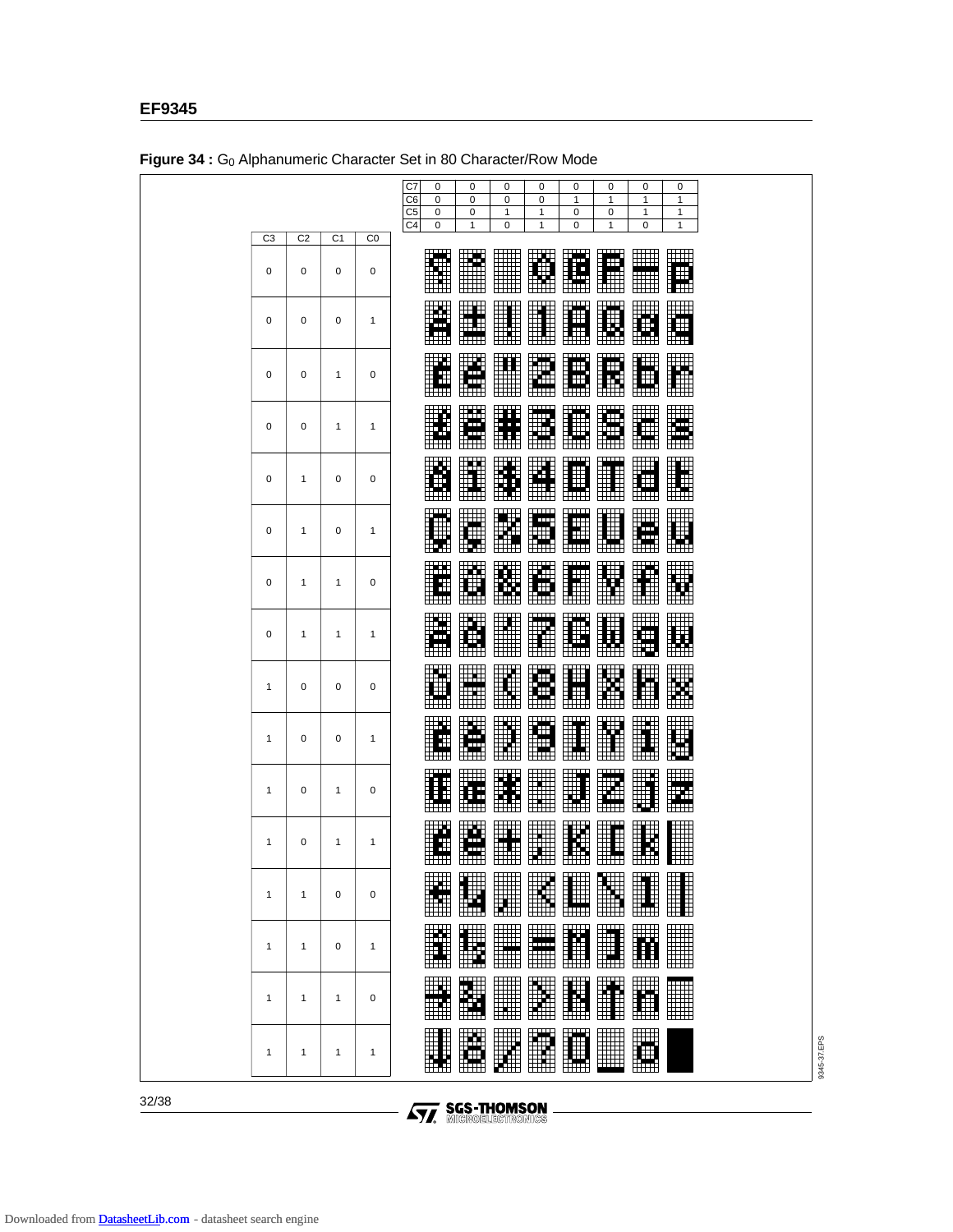### **MICROPROCESSOR ACCESS COMMANDS**

A microprocessor bus cycle may transfer one byte from/to the microprocessor to/from a directly addressable register. These registers provide an indirect access :

- To/from 5 on-chip indirect registers : ROR, DOR, MAT, PAT and TGS.
- To/from the private memory.

Due to address/data multiplexing, a bus cycle is a 2 phase process (see Timing diagram 1 or Timing diagram 2).

### **Address Phase**

The **falling edge of AS latches to AD(0:7)** bus state and CS signal into the temporary A address register (Figure 36).

- $A(0:2) = i$ :
- This register index designates one out of 8 direct access registers Ri.
- A3 = XQR :
- This is the execution request bit.
- $A(4:7) = ASN$ :
- This is the Auto-Selection Nibble

 $-$  A8 = LCS : This is the latched value of  $\overline{CS}$  input pin.

### **Figure 36 :** Direct Access Registers

EF9345 is selected when the following condition is met :  $ASN = 2$ (Hexa) and  $LCS = 0$ .

Therefore, EF9345 is mapped in the hexadecimal microprocessor addressing space form XX20 to XX2F, where XX is up to the user. Xhen EF9345 is not selected, its AD bus pins float and no register can be modified.







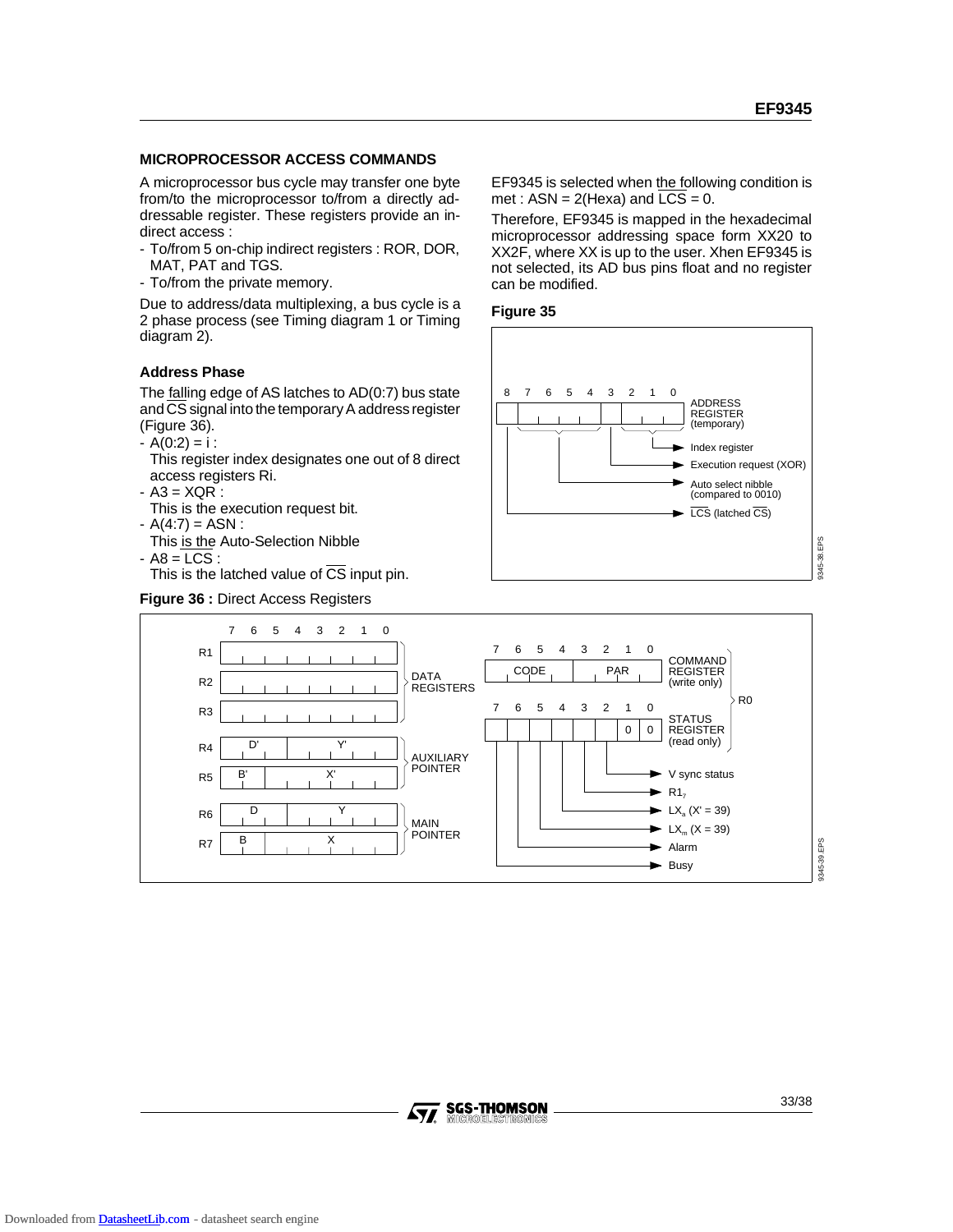### **EF9345**

### **Data Phase - Registers**

When EF9345 is selected and while AS input is low, the Ri register is accessed.

R0 designates a write-only COMMAND register or a read-only STATUS register.

R1 to R7 hold the arguments of a command. They are read/write registers.

R1, R2, R3 are used to transfer the data.

R4, R5 hold the Auxiliary Pointer (AP).

R6, R7 hold the Main Pointer (MP).

(see memory organization ; pinter section for pointer structure).

### **Command Register**

This register holds a 4-bit command type and 4 bits of orthogonal parameters (see command table).

### **Type**

There are 4 groups of command :

The IND command which gives access to on-chip resources,

The fixed format character code transfer commands,

The variable character code handling commands,

The general purpose commands.

### **Parameters**

- R/W : Direction
	- 1 : to DATA registers (R1, R2, R3) 0 : from DATA registers.
- r : Internal resource index (see figure 27).
- l : Auto-incrementation 1 : with post auto-incrementation
	- 0 : without auto-incrementation

### **Figure 37 :** Indirect On-Chip Resource Access

- p : Pointer select 1 : auxiliary pointer 0 : main pointer
- s, s : Source, destination select 01 : source : MP ; destination : AP 10 : source : AP ; destination : MP
- a, a : Stop condition 01 : stop at end of buffer 10 : no stop.

### **Status Register**

This is a read-only, direct access register.

- S7 : BUSY BUSY is set at the beginning of any command execution. It is reset at completion.
- S6 : AI LXm or LXa is set when respectively the main pointer or the
- S5  $LX_m$ auxiliary pointer holds  $X = 39$ before a possible incrementation.
- S4 : LXa The alarm bit S6 is set when LXm or LXa is set and an incrementation is performed after access.
- S3 : Gives the MSB value of R1.
- S2 : Gives the vertical synchronization signal state. This is maskable by the VRM command.

 $S1 = S0 = 0$  Not used.

S3 to S6 are reset at the beginning of any command.

The COMMAND TABLE shows every command able to set, each of these status bits, after completion.



**SGS-THOMSON**<br>MICROELECTRONICS AV.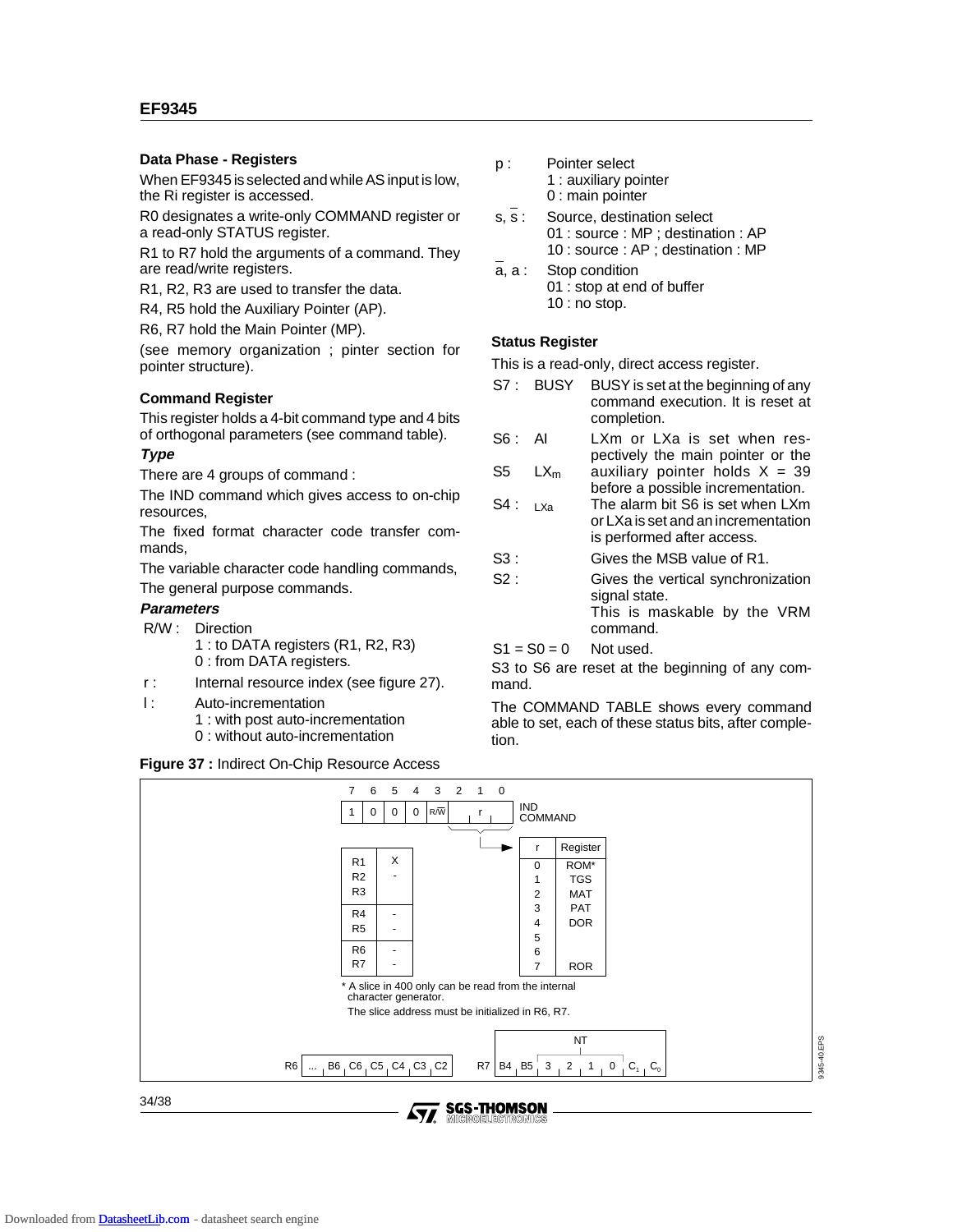### **Notes on Command Execution**

1. The execution of any command starts at the trailing edge of DS when (and only when) :

- EF9345 has been selected,
- XQR has been set,
- at the previous AS falling edge.

This scheme allows loading a command and its argument in any order. For instance, a command, once loaded, may be re-executed with new or partly new arguments.

- 2. At power on, the busy state is undeterminated. It is recommanded to load first a dummy command with  $XQR = 1$  before any effective command.
- 3. While Busy is set, the current command is under execution. Register access is then restricted.

### **Register access with XQR = 0**

- Read STATUS is effective.
- Write COMMAND or any other register access are ineffective.

That is to say, the microprocessor reads undetermined values and may not modify a register.

### **Register access with XQR = 1**

- Read STATUS or write COMMAND are effective,
- Access to other registers is ineffective.

However, the previous command is aborted and the new command execution launched (with an initial state undetermined for registers and memory locations handled by the aborted command).

### 4. Execution suspension

The execution of any command (except VRM, VSM) is suspended during the last and first TV line of an active row. This is because the memory bus cannot be allocated for microprocessor access during this 104 µs period.

This holds too for internal resource access because on-chip data transfer uses internal data memory bus.

### **IND Command** (See Figure 37)

This command transfers one byte between R1 and an internal resource. The r parameter designates one on-chip indirect register.

### **Fixed Format Character Code Access : KRF, KRG, KRL, KRC**

Each of these commands is dedicated to transfer one complete character code between DATA registers and memory. MP is exclusively used.

KRF transfers 24 bits. KRG transfers 16 bits

KRL transfers 12 bits.

KRC transfers 8 bits.

Code packing, pointer and data structures are explained in the corresponding character code section.

When auto-incrementation is enabled, MP is automatically updated after access so as to point to the next location. This location corresponds to the next right position on screen. When last position  $(X = 39)$ is accessed, LXm is set. When last position is accessed with auto-incrementation, alarm is also set. MP is then pointing back at the beginning of the row : there is no automatic Y incrementation.

### **Variable Code Handling Commands : KRV EXP, CMP, KRE**

An overview on these commands is given in "handling the variable codes" (40 char./row section).

KRV uses R5 to point the attribute file.  $LX_a$  is set when this file is full (the last attribute pair has been accessed).

EXP and CMP use MP and R5 in the same way as KRV. Furthermore, R4 points to a working double buffer. Thse two commands process a whole row buffer and stop either at the end of the row buffer or when the file overflows. In the last case, the alarm bit is set.

KRE uses MP to point to a buffer and R4 to point to a working double buffer. R5 is unused. In other respects, KRE is identical to KRL.

For these commands, R4(5:7) hold the LSB's block dress of the working buffer W.

### **Figure 38**



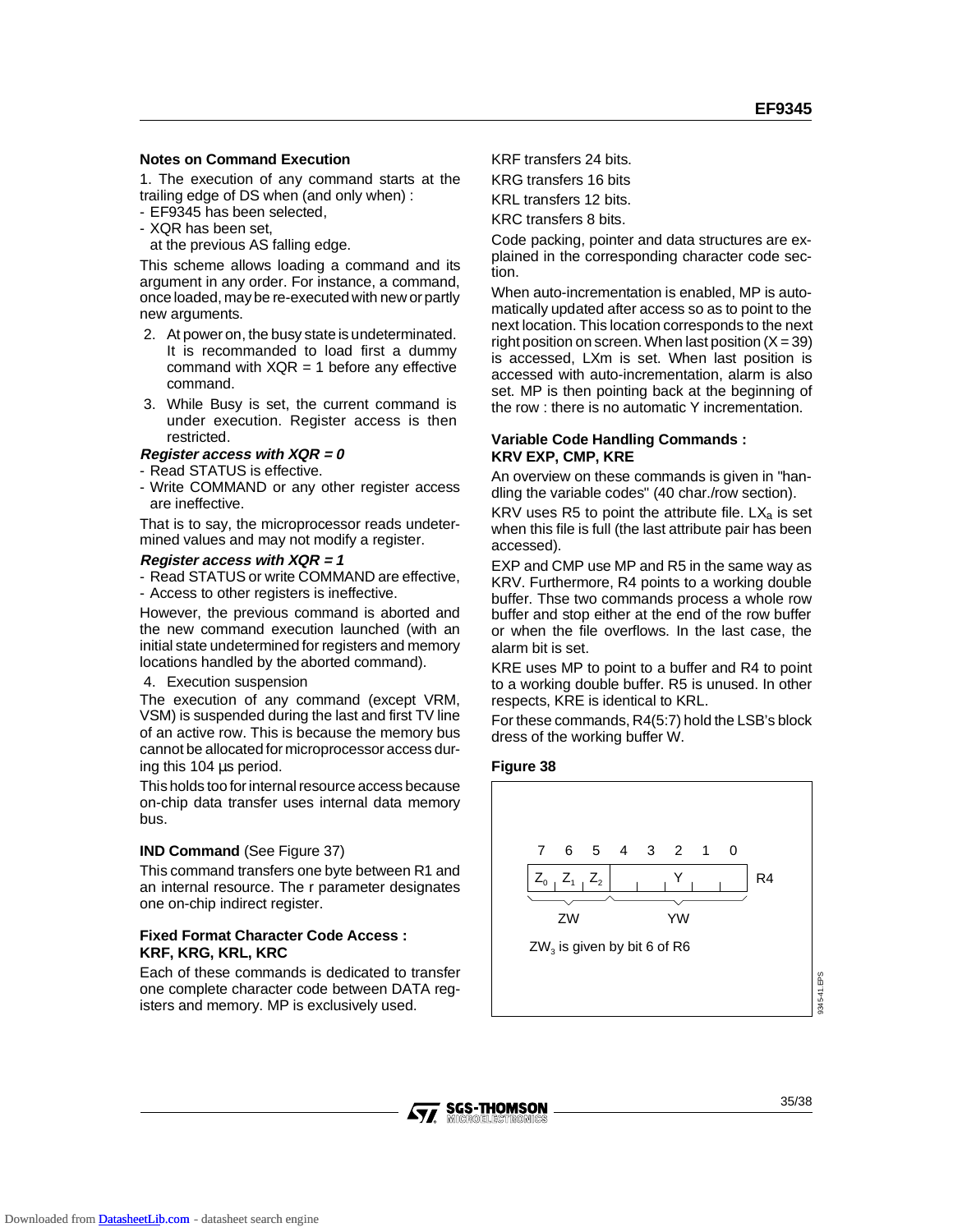### **General Purpose Access to a Byte OCT**

This command uses either MP or AP pointer.

When MP is in use, an overflow yields to a Y incrementation.

### **Move Buffer Commands : MVB, MVD, MVT**

These are memory to memory commands which use R1 as working register.

MVB transfers a byte from source to destination, post-increments the 2 pointers and iterates until the stop condition is met. MVD and MVT are similar but work respectively with 2 byte word and 3 byte word. That is to say, MVB works on buffers, MVD on double buffers and MVT on triple buffers. If the parameter  $a = 1$ , the process stops when either source or destination buffer end is reached. If the

**Table 4 :** Command

s, s : Source, destination  $01$  : source = MP destination = AP  $10:$  source = AP destination = MP

 $\overline{a}$ , a : Stop condition

10 : no stop r : Indirect register number

: stop at end of buffer

PW (Z, YW) parameter  $a = 0$ , the process never stops until aborted. In this case, main pointer overflow yields to a Y incrementation in MP. So, a whole block or page may be initialized.

### **Miscellaneous Commands : INY, VRM and VSM**

### INY command increments Y in MP.

VRM and VSM respectively reset and set a vertical synchronization status mask. When the mask is set, status bit S2 remains at 0. When the mask is reset, status S2 follows the vertical sync. state : it is reset for 2 TV lines per frame and stays at 1 during the remaining period. It becomes readable by the microprocessor form the status register. After power on, the mask state is undetermined.

|                                                                  | Memo       | Code     |          |          |          | <b>Status</b><br>Parameter |              |              |   |             |                          |          |                |       |                          | Arguments                |                          |                |                 | Execution Time (1) |                                                                         |               |
|------------------------------------------------------------------|------------|----------|----------|----------|----------|----------------------------|--------------|--------------|---|-------------|--------------------------|----------|----------------|-------|--------------------------|--------------------------|--------------------------|----------------|-----------------|--------------------|-------------------------------------------------------------------------|---------------|
| <b>Type</b>                                                      |            |          | 6        | 5        | 4        | 3                          | $\mathbf{2}$ |              | 0 | AI          | $LX_m$                   |          | $LXa$ R17 R1   |       |                          | <b>R2 R3</b>             | R4                       |                | <b>R5 R6 R7</b> |                    | Write                                                                   | Read          |
| Indirect                                                         | <b>IND</b> |          | 0        | $\Omega$ | 0        | R/W                        |              |              |   | $\Omega$    | 0                        | 0        | 0              | D     |                          |                          |                          |                | MP              |                    | 2                                                                       | 3.5           |
| 40 Characters - 24 bits                                          | <b>KRF</b> | $\Omega$ | $\Omega$ | 0        | 0        | R/W                        | $\Omega$     | $\Omega$     |   | X           | X                        | $\Omega$ | 0              | C     | B                        | A                        |                          |                | MP              |                    | 4                                                                       | 7.5           |
| 40 Characters - 16 bits                                          | <b>KRG</b> | $\Omega$ | $\Omega$ | $\Omega$ | 0        | R/W                        | $\Omega$     |              |   | X           | X                        | $\Omega$ | 0              | $A^*$ | $B^*$                    | W                        | ٠                        |                | MP              |                    | 5.5                                                                     | 7.5           |
| 80 Characters - 8 bits                                           | <b>KRC</b> | 0        |          | $\Omega$ | 0        | R/W                        | $\Omega$     | $\Omega$     |   | X           | X                        | $\Omega$ | 0              | С     |                          |                          |                          |                | MP              |                    | 9                                                                       | 9.5           |
| 80 Characters - 12 bits                                          | <b>KRL</b> | 0        |          | $\Omega$ |          | R/W                        | 0            | $\Omega$     |   | X           | X                        | 0        | 0              | C     |                          | A                        | ٠                        | $\blacksquare$ | MP              |                    | 12.5                                                                    | 11.5          |
| 40 Characters Variable                                           | <b>KRV</b> | 0        | $\Omega$ | 1        | 0        | $R/\overline{W}$           | $\Omega$     | $\Omega$     |   | X           | X                        | X        | X              | C     | B                        | A                        | $\overline{\phantom{a}}$ | XF             | <b>MP</b>       |                    | $(2)$ 3 + 3 + j                                                         | $3.5+$<br>6 * |
| Expansion                                                        | <b>EXP</b> | 0        |          |          | 0        | 0                          | 0            | 0            | 0 | X           | 0                        | X        | 0              | C     | B                        | A                        | <b>PW</b>                | XF             | MP              |                    | (3) < 247                                                               | ٠             |
| Compression                                                      | <b>CMP</b> | $\Omega$ |          |          |          | 0                          | 0            | $\Omega$     | 0 | X           | 0                        | X        | 0              | C     | B                        | A                        | <b>PW</b>                | XF             | MP              |                    | (3) < 402                                                               |               |
| <b>Expanded Characters</b>                                       | <b>KRE</b> | $\Omega$ | $\Omega$ | 0        |          | R/W                        | $\Omega$     | $\Omega$     |   | X           | X                        | $\Omega$ | 0              | C     | B                        | A                        | <b>PW</b>                |                | MP              |                    | 4                                                                       | 7.5           |
| <b>Byte</b>                                                      | OCT        | $\Omega$ | $\Omega$ |          |          | R/W                        | D            | 0            |   | X           | X                        | X        | 0              | D     |                          |                          | AP                       |                | MP              |                    | 4                                                                       | 4.5           |
| Move Buffer                                                      | <b>MVB</b> |          |          | $\Omega$ |          | s                          | s            | a            | a | $\mathbf 0$ | $\Omega$                 | $\Omega$ | 0              | W     | ۰                        | $\blacksquare$           | AP                       |                | MP              |                    | $(2)$ 2 + 4. n                                                          |               |
| Move Double Buffer                                               | <b>MVD</b> |          |          |          | 0        | s                          | s            | a            | a | 0           | 0                        | $\Omega$ | 0              | W     | $\overline{\phantom{a}}$ | $\overline{\phantom{a}}$ | AP                       |                | MP              |                    | $(2)$ 2 + 8. n                                                          |               |
| Move Triple Buffer                                               | <b>MVT</b> |          |          |          |          | s                          | s            | a            | a | $\Omega$    | 0                        | $\Omega$ | 0              | W     |                          |                          | AP                       |                | MP              |                    | (2) 2 + 12. n                                                           |               |
| Clear Page (4) - 24 Bits                                         | <b>CLF</b> | 0        | 0        | $\Omega$ | $\Omega$ | $\Omega$                   |              | $\Omega$     |   | X           | X                        | $\Omega$ | 0              | C     | B                        | A                        |                          |                | MP              |                    | < 4700<br>(1 K code)                                                    |               |
| Clear Page (4) - 16 bits                                         | <b>CLG</b> | 0        | 0        | $\Omega$ | $\Omega$ | 0                          |              |              |   | X           | X                        | $\Omega$ | $\Omega$       | $A^*$ | $B^*$                    | W                        |                          |                | MP              |                    | < 5800<br>(1 K code)                                                    |               |
| Vertical Sync Mask Set                                           | <b>VSM</b> |          | 0        | 0        |          |                            | $\Omega$     | 0            |   | 0           | 0                        | 0        | 0              |       |                          |                          |                          |                |                 |                    |                                                                         |               |
| Vertical Sync Mask Reset                                         | <b>VRM</b> |          | 0        | 0        |          | 0                          |              | 0            |   |             |                          |          | $\overline{a}$ |       |                          |                          |                          |                |                 | $\blacksquare$     |                                                                         |               |
| Increment Y                                                      | INY        |          | 0        |          |          | 0                          | 0            | 0            | 0 | 0           | 0                        | 0        | 0              |       |                          |                          |                          |                |                 |                    | 2                                                                       |               |
| No Operation                                                     | <b>NOP</b> |          | $\Omega$ | 0        |          | $\Omega$                   | $\Omega$     | $\Omega$     |   |             |                          |          |                |       |                          |                          |                          |                |                 |                    |                                                                         |               |
| P<br>Pointer select<br>1 : auxiliary pointer<br>0 : main pointer |            |          |          |          | W        |                            |              | Not affected |   |             | Used as working register |          |                |       | $\sim$                   | $(1)$ Unit :             |                          |                |                 |                    | 12 clock periods ( $\approx$ 1 $\mu$ s)<br>without possible suspension. |               |

: Working buffer

I : Pointer incrementation

X : Set or Reset XF : X File

D : Data MP : Main pointer AP : Auxiliary pointer

| (2) n | $j = 1$ for long code,<br>$j = 0$ for short codes. | total number of word $\leq 40$ ; |  |
|-------|----------------------------------------------------|----------------------------------|--|
|       |                                                    |                                  |  |

(3) : Worst case (20 long codes + 20 short codes).

(4) : These commands repeats KRF or KRG with Y incrementation when X overflows. When the last position is reached in a row. Y is incremented and the process starts again on the next row.

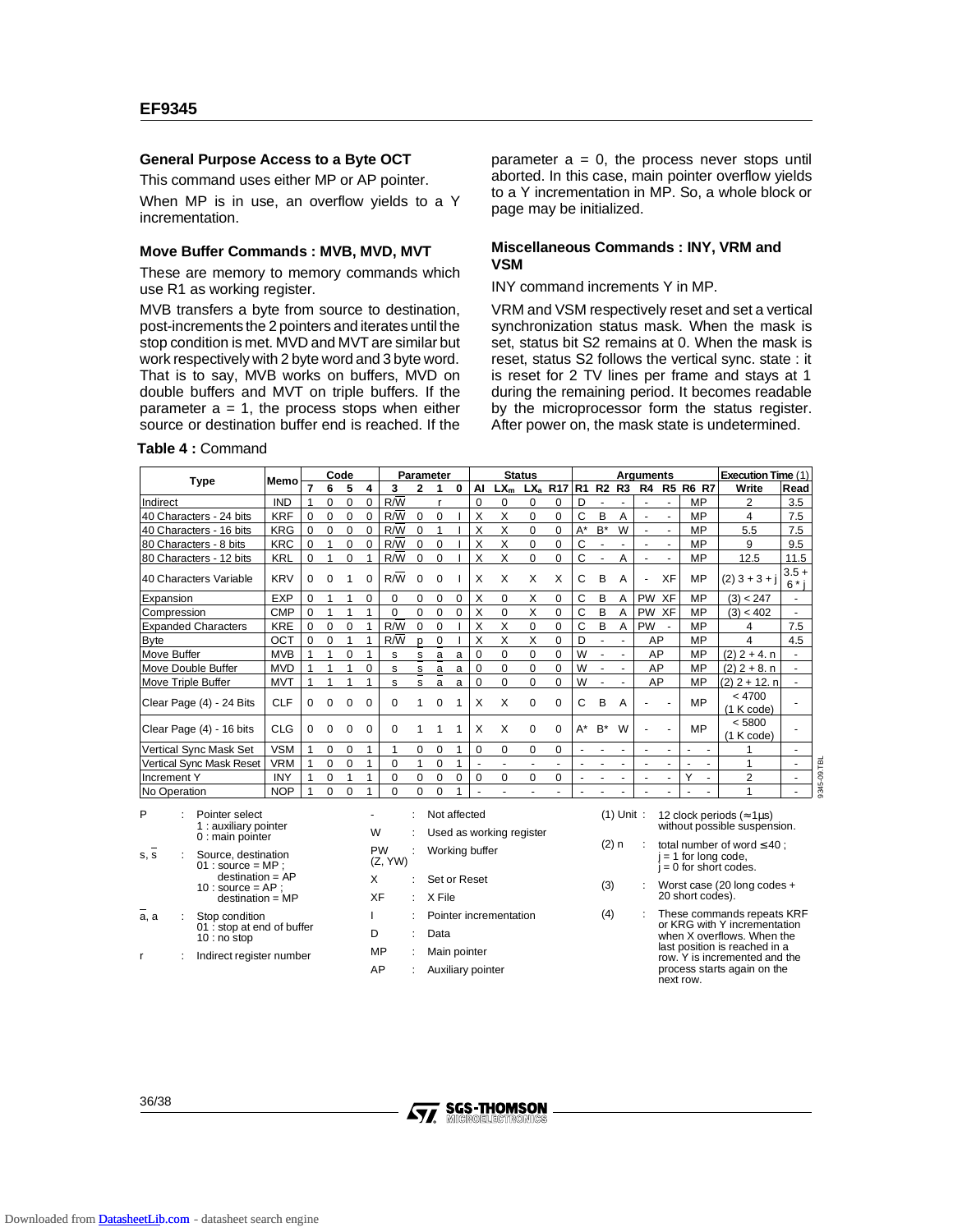**Figure 39 :** Interface with EF6801







**Figure 40 :** Minimum Application with 2K x 8 Memory

One page memory terminal in 16-bit fixed format or 24-bit compressed format.





Multipage terminal with user definable character sets and buffer areas.